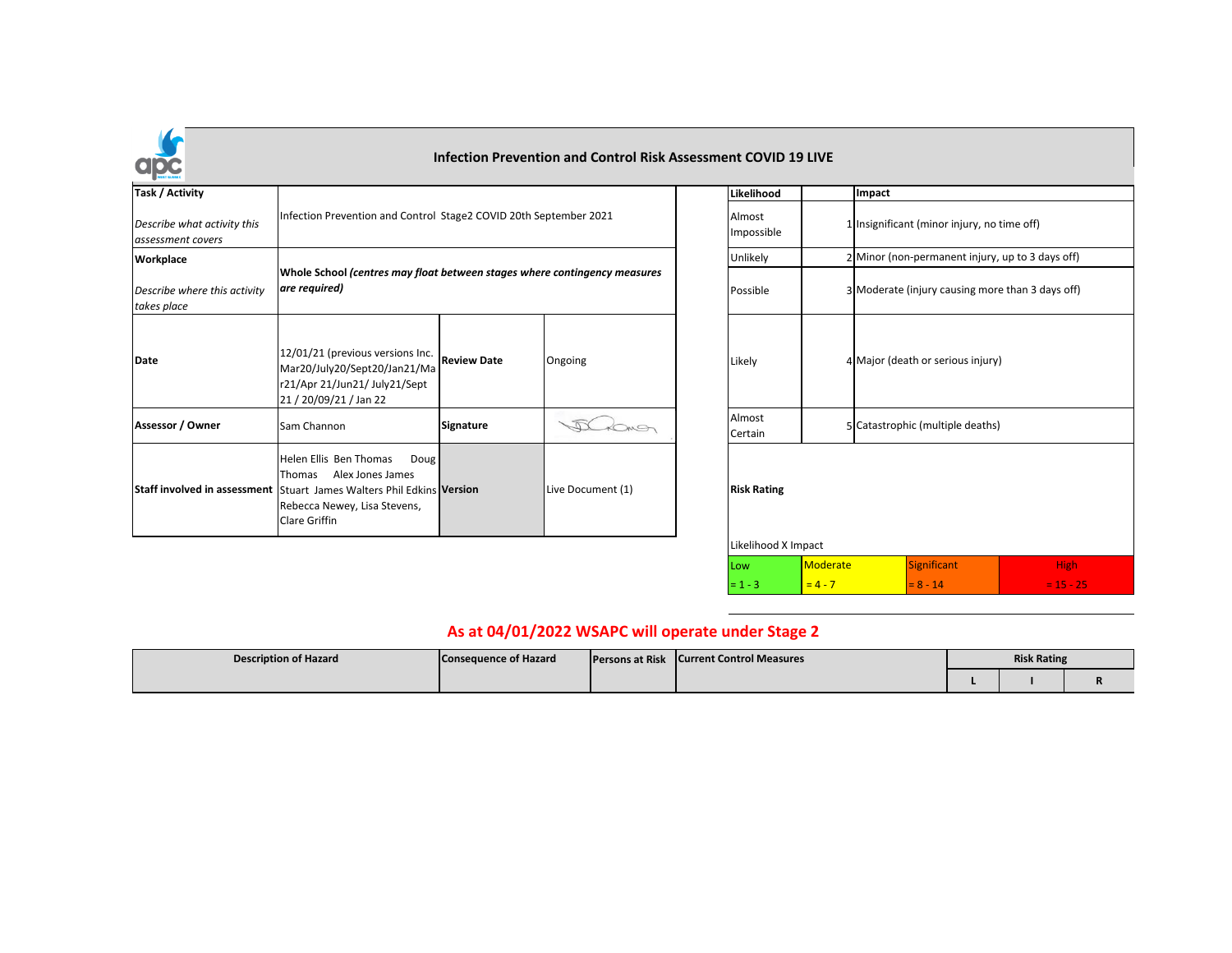| $\mathbf{1}$   | Estates Not Managed Effectively, lack of building compliance<br>leading to unsafe sites. | Safety of school community<br>compromised<br>Breach of statutory duties<br><b>Reputational Damage</b><br>Safeguarding Compromised<br><b>Pupil Outcomes Compromised</b><br>Spread of Infection<br>Ill health / Hospitalisation /<br>Death | Pupils<br>Families<br>Staff<br><b>Visitors</b><br>Members of the<br>Public<br>School | <b>Please Refer to Premises Risk Assessments</b><br>Ventilation Audit at all sites carried out (exception<br>Chalkhill which operates under NHS quidance and<br>control) with areas deemed poorly ventilated taken out<br>of use and mitigation works reviewed.<br>Participation in Government CO2 monitoring<br>programme. | $\mathbf{1}$ | 3              |     |
|----------------|------------------------------------------------------------------------------------------|------------------------------------------------------------------------------------------------------------------------------------------------------------------------------------------------------------------------------------------|--------------------------------------------------------------------------------------|-----------------------------------------------------------------------------------------------------------------------------------------------------------------------------------------------------------------------------------------------------------------------------------------------------------------------------|--------------|----------------|-----|
|                |                                                                                          | Safety of school community<br>compromised                                                                                                                                                                                                | Pupils                                                                               | Ventilation Audit carried out an monitored                                                                                                                                                                                                                                                                                  |              |                |     |
| $\overline{2}$ | Poor Air Quality / Ventilation                                                           | Breach of statutory duties<br><b>Reputational Damage</b><br>Safeguarding Compromised<br><b>Pupil Outcomes Compromised</b><br>Spread of Infection<br>Ill health / Hospitalisation /<br>Death                                              | Families<br>Staff<br><b>Visitors</b><br>Members of the                               | Policy recommendations for windows to be kept open<br>during high populated (5+) / concentrated times (i.e<br>lessons, lunch etc.)                                                                                                                                                                                          | $\mathbf{1}$ | $\overline{2}$ |     |
|                |                                                                                          |                                                                                                                                                                                                                                          | Public<br>School                                                                     | Co2 Monitors in rooms indicated as part of the audit as<br>High Risk and readings taken weekly Readings should<br>be below 1500ppm.                                                                                                                                                                                         |              |                |     |
|                |                                                                                          | Safety of school community                                                                                                                                                                                                               |                                                                                      | Accredited Microsoft Firewalls in place                                                                                                                                                                                                                                                                                     |              |                |     |
|                |                                                                                          | compromised<br>Breach of statutory duties                                                                                                                                                                                                | Pupils<br>Families                                                                   | Robust filtering system in place                                                                                                                                                                                                                                                                                            |              |                |     |
|                |                                                                                          | <b>Reputational Damage</b>                                                                                                                                                                                                               | Staff                                                                                | <b>External monitoring of servers</b>                                                                                                                                                                                                                                                                                       |              |                |     |
| 3              | Heightened Risk to ICT Infrastructure from virus / Hackers                               | Safeguarding Compromised<br><b>Pupil Outcomes Compromised</b><br>Spread of Infection<br>Ill health / Hospitalisation /<br>Death                                                                                                          | <b>Visitors</b><br>Members of the<br>Public<br>School                                | External ICT network support contract in place ensure<br>access to technical support is available in the event of<br>staff absence. Please refer to Technical Policy, Safety<br><b>Policy and ICT Documentation</b>                                                                                                         | 3            | $\overline{2}$ | $M$ |
|                |                                                                                          |                                                                                                                                                                                                                                          |                                                                                      | Staff report prior to coming into school if they are<br>experiencing any of the following symptoms: A high<br>temperature, a new continuous cough loss of taste or<br>smell                                                                                                                                                 |              |                |     |
|                |                                                                                          |                                                                                                                                                                                                                                          |                                                                                      | Bi weekly Home testing on Mondays and Thursdays for<br>staff in place with reporting guides. LFT's made<br>available for all                                                                                                                                                                                                |              |                |     |
|                |                                                                                          |                                                                                                                                                                                                                                          |                                                                                      | Vaccinations for COVID-19 & FLU has been offered to all<br>school staff.                                                                                                                                                                                                                                                    |              |                |     |
|                |                                                                                          |                                                                                                                                                                                                                                          |                                                                                      | Daily testing for close contacts implemented                                                                                                                                                                                                                                                                                |              |                |     |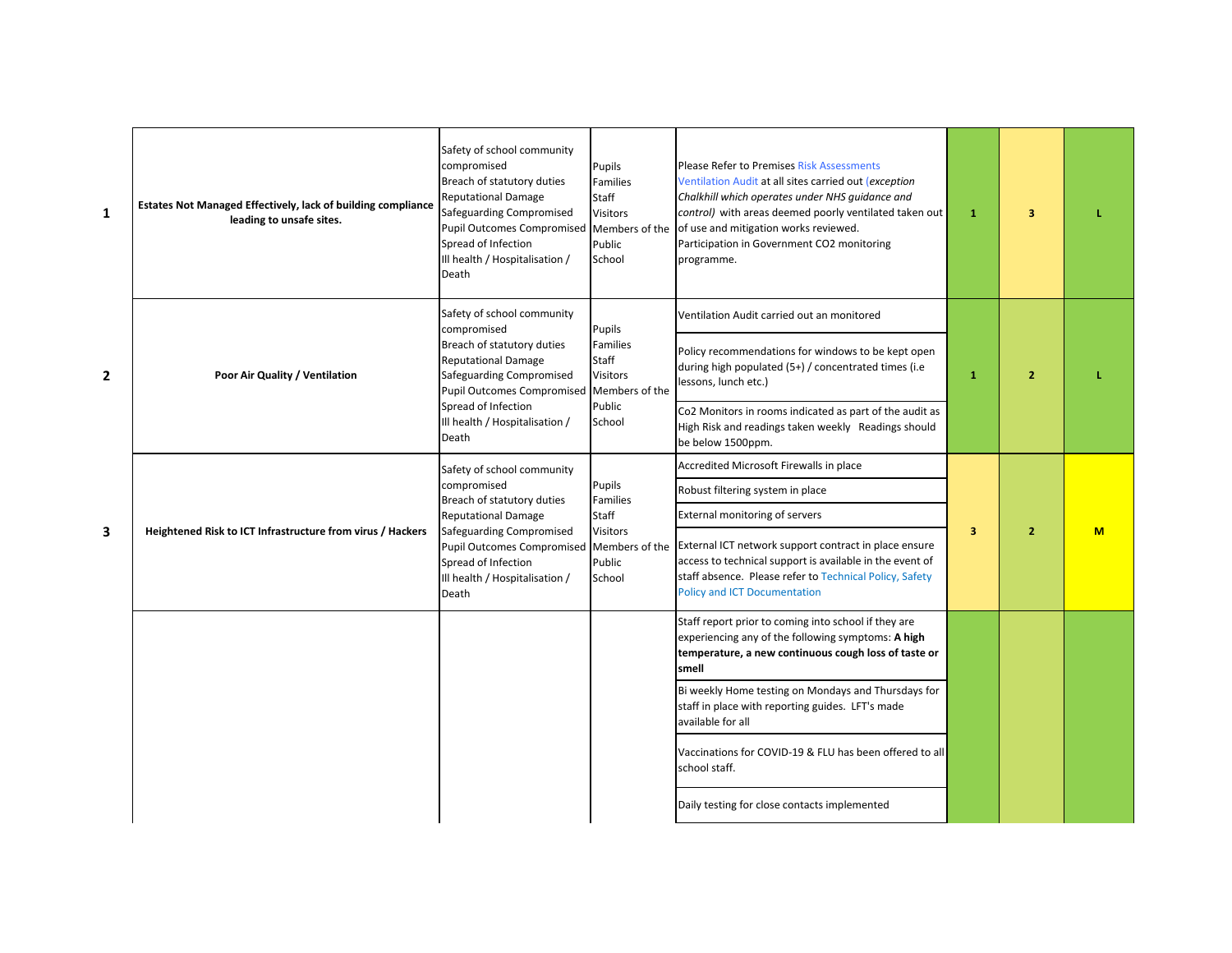| 4 | Safe Levels of Staffing and daily face to face Provision | Safety of school community<br>compromised<br>Breach of statutory duties<br><b>Reputational Damage</b><br>Safeguarding Compromised<br><b>Pupil Outcomes Compromised</b><br>Spread of Infection<br>Ill health / Hospitalisation /<br>Death | Pupils<br>Families<br>Staff<br><b>Visitors</b><br>Members of the<br>Public<br>School | Reduction to a 7 day isolation implemented and<br>communicated<br>Staffing plan in place to ensure safe staffing levels are<br>achievable, agreed established and monitored<br>appropriate to group sizes/ pupil needs and the<br>activities required. - Ratios based on appropriate risk<br>assessment.<br>Timings of arrivals, lessons and activities in place<br>Offsite activities can take place under normal policy<br>with Infection Prevention and Control considered as<br>part of the Risk Assessment Process.<br>All staff responsible for ensuring that they are fit and<br>well to attend work<br>School Absence Policy remains in place<br>Robust recording on Staff on site held centrally to<br>enable swift response in redeployment of staff as<br>needed<br>Adequate and appropriate levels of staff with H&S<br>responsibilities on site daily (Fire Wardens, First Aiders | $\mathbf{1}$ | $\overline{2}$ |  |
|---|----------------------------------------------------------|------------------------------------------------------------------------------------------------------------------------------------------------------------------------------------------------------------------------------------------|--------------------------------------------------------------------------------------|------------------------------------------------------------------------------------------------------------------------------------------------------------------------------------------------------------------------------------------------------------------------------------------------------------------------------------------------------------------------------------------------------------------------------------------------------------------------------------------------------------------------------------------------------------------------------------------------------------------------------------------------------------------------------------------------------------------------------------------------------------------------------------------------------------------------------------------------------------------------------------------------|--------------|----------------|--|
|   |                                                          | Safety of school community<br>compromised                                                                                                                                                                                                | Pupils                                                                               | etc.)<br>TEAM's (Remote lessons delivery documentation in<br>place and shared with staff)                                                                                                                                                                                                                                                                                                                                                                                                                                                                                                                                                                                                                                                                                                                                                                                                      |              |                |  |
| 5 | Appropriate Staffing and Delivery Models for Remote      | Breach of statutory duties<br><b>Reputational Damage</b><br>Safeguarding Compromised                                                                                                                                                     | Families<br>Staff<br>Visitors                                                        | Please refer to TEAMS Risk Assessment and Remote<br>learning Protocols                                                                                                                                                                                                                                                                                                                                                                                                                                                                                                                                                                                                                                                                                                                                                                                                                         | $\mathbf{1}$ | $\overline{2}$ |  |
|   | Provision                                                | <b>Pupil Outcomes Compromised</b><br>Spread of Infection<br>Ill health / Hospitalisation /<br>Death                                                                                                                                      | Members of the<br>Public<br>School                                                   | Planned Centre based timetables and on-going review<br>of available staffing.                                                                                                                                                                                                                                                                                                                                                                                                                                                                                                                                                                                                                                                                                                                                                                                                                  |              |                |  |
|   |                                                          |                                                                                                                                                                                                                                          |                                                                                      | Normal pre-employment procedures followed for<br>permanent and supply staff. Refer to Supply Staff<br>Induction and safer recruitment Policy                                                                                                                                                                                                                                                                                                                                                                                                                                                                                                                                                                                                                                                                                                                                                   |              |                |  |
|   |                                                          | Safety of school community                                                                                                                                                                                                               |                                                                                      | Volunteers, visitors and suppliers as normal with option<br>to participate in schools testing programme. Normal<br>Testing Protocol will apply.                                                                                                                                                                                                                                                                                                                                                                                                                                                                                                                                                                                                                                                                                                                                                |              |                |  |

compromised Pupils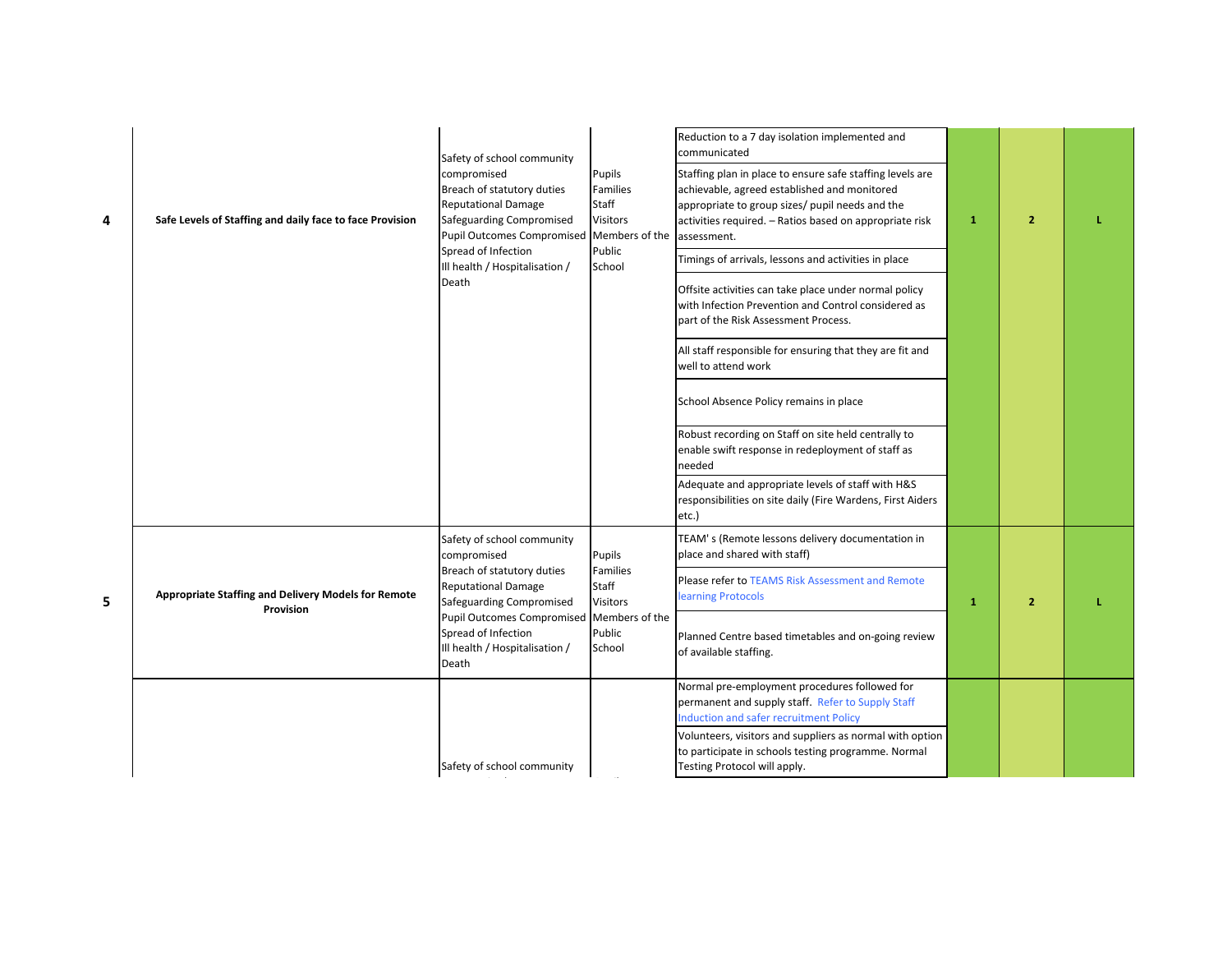| 6              | Lack of Safe Practice for Recruitment, Supply Staff and<br>Peripatetic staff (Inc. Central Teams)          | compromised<br>Breach of statutory duties<br><b>Reputational Damage</b><br>Safeguarding Compromised<br><b>Pupil Outcomes Compromised</b><br>Spread of Infection<br>Ill health / Hospitalisation /<br>Death                               | Pupils<br>Families<br>Staff<br>Visitors<br>Members of the<br>Public<br>School | Staff / Visitors / Suppliers can visit multiple visits in one<br>day.<br>Notice for visitors to read on arrival<br>Please refer to RA in place for Peripatetic staff<br>(INC./BL/OA/Boxing).                          | $\mathbf{1}$   | $\overline{2}$ |   |
|----------------|------------------------------------------------------------------------------------------------------------|------------------------------------------------------------------------------------------------------------------------------------------------------------------------------------------------------------------------------------------|-------------------------------------------------------------------------------|-----------------------------------------------------------------------------------------------------------------------------------------------------------------------------------------------------------------------|----------------|----------------|---|
|                |                                                                                                            |                                                                                                                                                                                                                                          |                                                                               | Volunteers, visitors and suppliers as normal with option<br>to participate in schools testing programme. Normal<br>Testing Protocol will apply                                                                        |                |                |   |
|                | Visitors, Contractors, Suppliers and Letting's attending site<br>increasing risk of infection transmission | Safety of school community<br>compromised<br>Breach of statutory duties<br><b>Reputational Damage</b><br>Safeguarding Compromised<br><b>Pupil Outcomes Compromised</b><br>Spread of Infection<br>Ill health / Hospitalisation /<br>Death | Pupils<br>Families<br>Staff<br>Visitors                                       | Suppliers on site working directly with Pupils i.e.<br>external sports coaches have access to school LFT's.<br>Normal Testing Protocol will apply                                                                     |                |                |   |
| $\overline{7}$ |                                                                                                            |                                                                                                                                                                                                                                          |                                                                               | Pre advice note on infection control risk mitigation<br>available on Website and on display in reception areas                                                                                                        | $\overline{2}$ | $\overline{2}$ | M |
|                |                                                                                                            |                                                                                                                                                                                                                                          | Members of the<br>Public<br>School                                            | Newly referred pupils to attend face to face interviews<br>as per normal protocol.                                                                                                                                    |                |                |   |
|                |                                                                                                            |                                                                                                                                                                                                                                          |                                                                               | Site lettings in operation. Risk Assessments for letters<br>to be re completed to incorporate COVID Safe Practice<br>incorporating increase fee's for cleaning etc. Protocols<br>for notification to be put in place. |                |                |   |
|                |                                                                                                            |                                                                                                                                                                                                                                          |                                                                               | Behaviour Policy to be Reviewed Sept 21                                                                                                                                                                               |                |                |   |
|                |                                                                                                            |                                                                                                                                                                                                                                          |                                                                               | Pupil Risk Assessment to be completed for all as per<br>normal practice                                                                                                                                               |                |                |   |
|                |                                                                                                            |                                                                                                                                                                                                                                          |                                                                               | Risk Assessments and capacity levels considered as per<br>normal protocol                                                                                                                                             |                |                |   |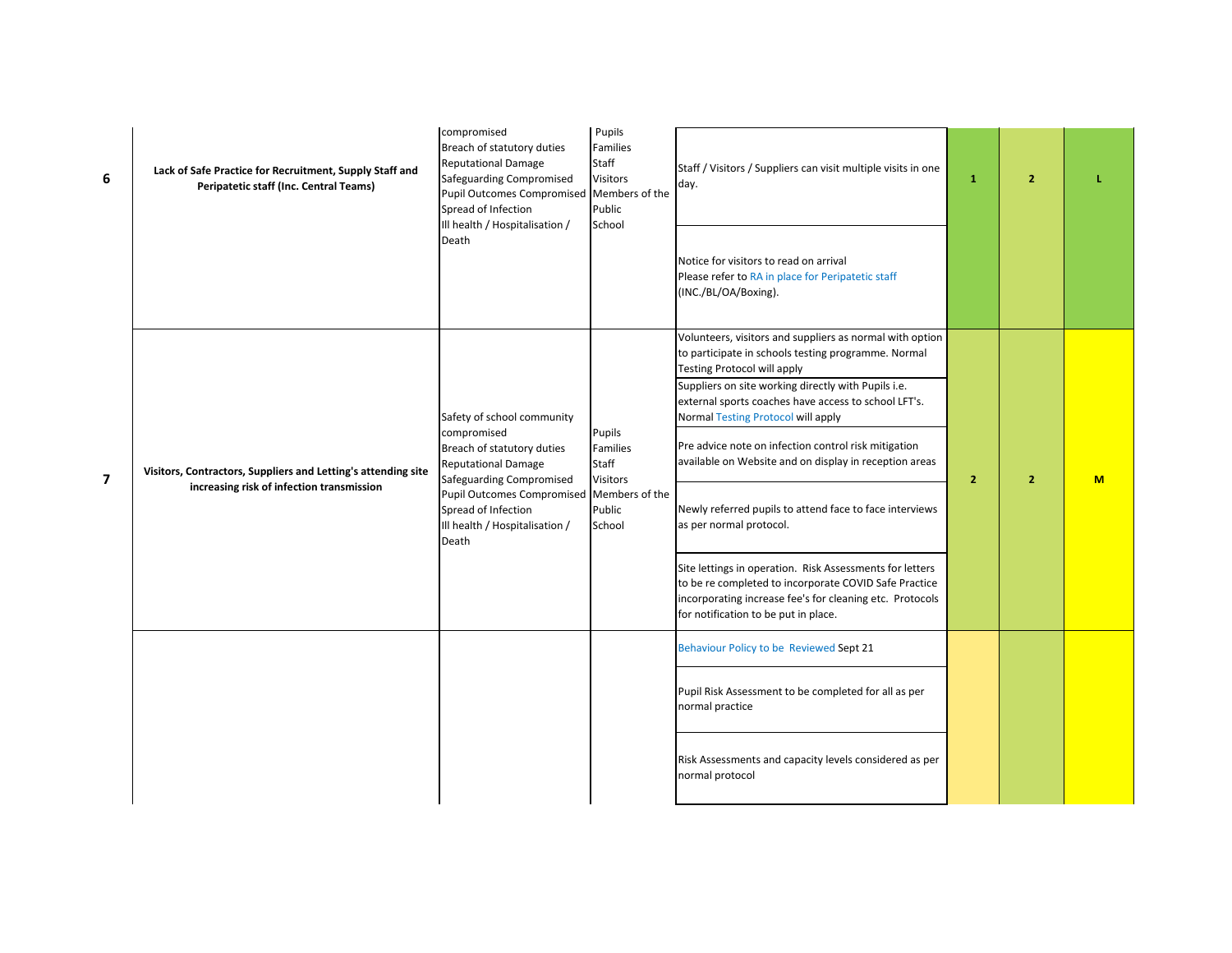| 8   | <b>Pupil Behaviour Management</b> | Safety of school community<br>compromised<br>Breach of statutory duties<br><b>Reputational Damage</b><br>Safeguarding Compromised<br>Pupil Outcomes Compromised Members of the<br>Spread of Infection<br>Ill health / Hospitalisation /<br>Death | Pupils<br>Families<br>Staff<br><b>Visitors</b><br>Public<br>School | Use of positive handling to be used within scope of<br>normal practice. Team Teach is 95% de-escalation<br>techniques. In extreme circumstances duty of care will<br>apply. Team Teach Training under constant monitoring.<br>Individual healthcare plans in place for pupils who<br>require them<br>Separate individual risk assessment/ healthcare /<br>behaviour management plans and external support<br>accessed where required to determine if the child or<br>young person can safely attend where 1:1 care or<br>support is not available for them | $\overline{\mathbf{3}}$ | $\overline{2}$ | <b>M</b> |
|-----|-----------------------------------|--------------------------------------------------------------------------------------------------------------------------------------------------------------------------------------------------------------------------------------------------|--------------------------------------------------------------------|------------------------------------------------------------------------------------------------------------------------------------------------------------------------------------------------------------------------------------------------------------------------------------------------------------------------------------------------------------------------------------------------------------------------------------------------------------------------------------------------------------------------------------------------------------|-------------------------|----------------|----------|
|     |                                   |                                                                                                                                                                                                                                                  |                                                                    | Referrals to inclusion plus (formally intervention plans)<br>instigated in line with normal protocols                                                                                                                                                                                                                                                                                                                                                                                                                                                      |                         |                |          |
|     |                                   |                                                                                                                                                                                                                                                  |                                                                    | HT to consider appropriate sanctions for continual<br>breaches of the schools Behaviour Policy as per normal<br>protocol                                                                                                                                                                                                                                                                                                                                                                                                                                   |                         |                |          |
|     |                                   | Safety of school community                                                                                                                                                                                                                       |                                                                    | SEND Policy under Review                                                                                                                                                                                                                                                                                                                                                                                                                                                                                                                                   |                         |                |          |
| 9   | <b>SEND</b>                       | compromised<br>Breach of statutory duties<br><b>Reputational Damage</b><br>Safeguarding Compromised<br>Pupil Outcomes Compromised Members of the<br>Spread of Infection<br>Ill health / Hospitalisation /<br>Death                               | Pupils<br>Families<br>Staff<br><b>Visitors</b><br>Public<br>School | Refer to national guidance on Pupil with EHCP                                                                                                                                                                                                                                                                                                                                                                                                                                                                                                              | $\mathbf{1}$            | $\overline{2}$ |          |
|     |                                   |                                                                                                                                                                                                                                                  |                                                                    | Safe transport guidance promoted to staff, pupils and<br>parents                                                                                                                                                                                                                                                                                                                                                                                                                                                                                           |                         |                |          |
|     |                                   | Safety of school community                                                                                                                                                                                                                       |                                                                    | Protocols for arriving and departing school<br>communicated to parents/carers, taxi companies and<br>Pupils.                                                                                                                                                                                                                                                                                                                                                                                                                                               |                         |                |          |
| 1 ႐ | Transnort                         | compromised<br>Breach of statutory duties<br><b>Reputational Damage</b><br>Safoguarding Compromised                                                                                                                                              | Pupils<br>Families<br>Staff<br><b>Vicitors</b>                     | Offsite activities can resume in line with normal<br>protocols. International / Domestic travel is to be<br>avoided.                                                                                                                                                                                                                                                                                                                                                                                                                                       |                         |                |          |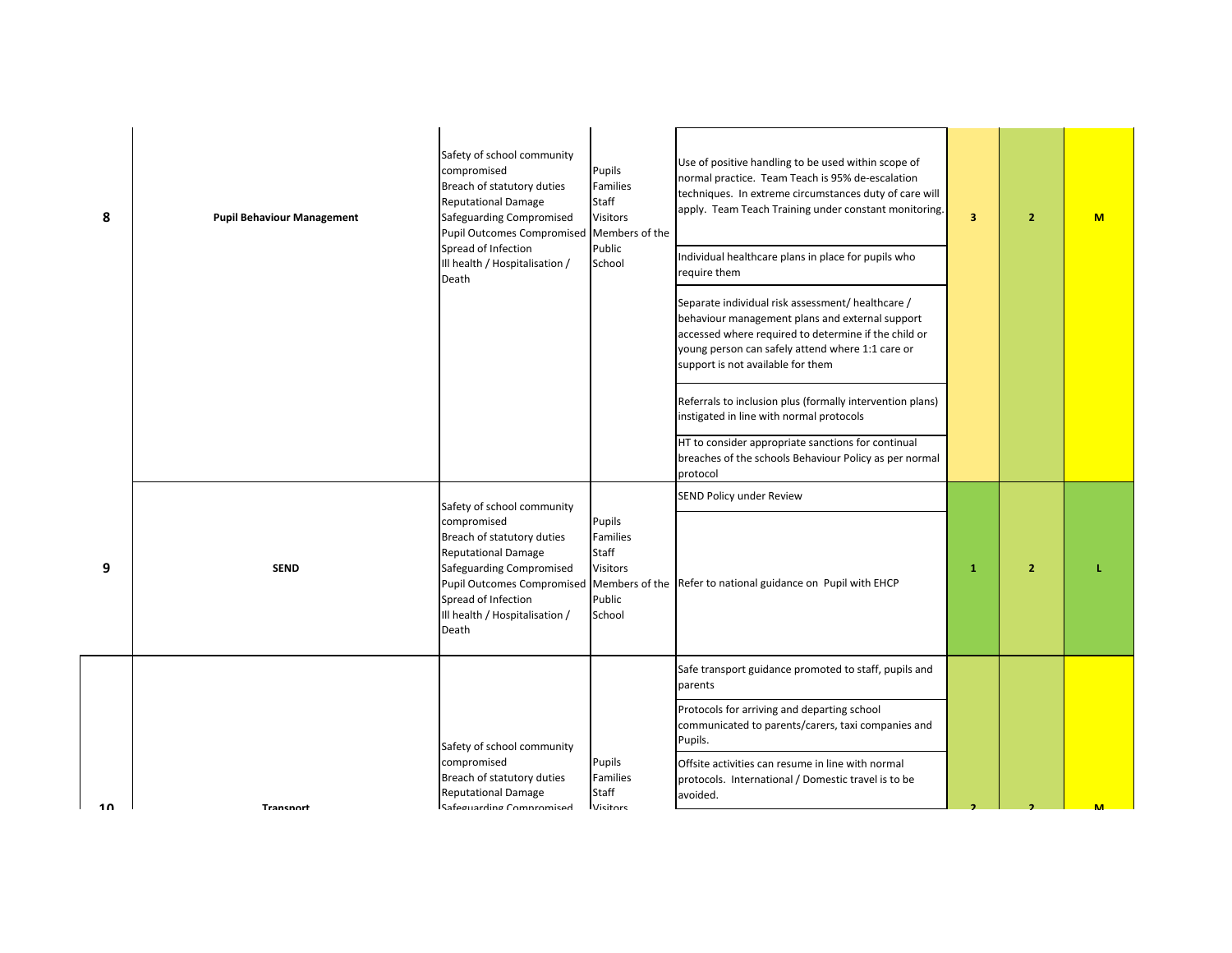| Pupil Outcomes Compromised Members of the<br>Transport providers will follow appropriate controls as<br>Spread of Infection<br>Public<br>highlighted in their codes of practice<br>Ill health / Hospitalisation /<br>School<br>Death<br>School Mini bus Policy in place as per normal protocols.<br>Parents responsible for collecting pupils if they develop<br>symptoms / test positive to COVID-19<br>All pupils expected to attend Full Time Provision in line<br>with Government Guidance<br>Attendance Coding to follow DFE Guidance for AP<br>Settings. (X for Self isolation / I for positive cases)<br>Pupils returning from holidays aboard must adhere to<br>travel legislation and quarantine arrangements<br>Attendance via remote offer to be recorded via<br>engagement tracker with specific reference to allow<br>attendance reporting for Self Isolation Pupils where<br>they are well enough to continue with learning.<br>Work closely with other professionals as appropriate to<br>support the return to school, including continuing to<br>notify the child's social worker, if they have one, of<br>Safety of school community<br>regular non-attendance.<br>compromised<br>Pupils<br>Support in place for young people who are reluctant or<br>Breach of statutory duties<br>Families<br>anxious about returning or who are at risk of<br><b>Reputational Damage</b><br>Staff<br>disengagement and develop plans for re-engaging<br>Safeguarding Compromised<br>Visitors<br>$\overline{2}$<br>$\overline{2}$<br>M<br>11<br><b>Attendance</b><br>them.<br><b>Pupil Outcomes Compromised</b><br>Members of the<br>Spread of Infection<br>Public<br>Regular half termly newsletters distributed to parents /<br>Ill health / Hospitalisation /<br>School<br>carers<br>Death<br>Non attendance followed up as per normal policy<br>Reward system in place to support attendance<br>engagement at all levels.<br>Attendance Team / Inclusion Plus Team, supporting<br>positive engagement of both remote and face to face | τn | <b>Transport</b> | pareguarumg Compromised | <b>VISILUIS</b> |  | <u>ivi</u> |
|-----------------------------------------------------------------------------------------------------------------------------------------------------------------------------------------------------------------------------------------------------------------------------------------------------------------------------------------------------------------------------------------------------------------------------------------------------------------------------------------------------------------------------------------------------------------------------------------------------------------------------------------------------------------------------------------------------------------------------------------------------------------------------------------------------------------------------------------------------------------------------------------------------------------------------------------------------------------------------------------------------------------------------------------------------------------------------------------------------------------------------------------------------------------------------------------------------------------------------------------------------------------------------------------------------------------------------------------------------------------------------------------------------------------------------------------------------------------------------------------------------------------------------------------------------------------------------------------------------------------------------------------------------------------------------------------------------------------------------------------------------------------------------------------------------------------------------------------------------------------------------------------------------------------------------------------------------------------------------------------------------------------------------------------------|----|------------------|-------------------------|-----------------|--|------------|
|                                                                                                                                                                                                                                                                                                                                                                                                                                                                                                                                                                                                                                                                                                                                                                                                                                                                                                                                                                                                                                                                                                                                                                                                                                                                                                                                                                                                                                                                                                                                                                                                                                                                                                                                                                                                                                                                                                                                                                                                                                               |    |                  |                         |                 |  |            |
|                                                                                                                                                                                                                                                                                                                                                                                                                                                                                                                                                                                                                                                                                                                                                                                                                                                                                                                                                                                                                                                                                                                                                                                                                                                                                                                                                                                                                                                                                                                                                                                                                                                                                                                                                                                                                                                                                                                                                                                                                                               |    |                  |                         |                 |  |            |
|                                                                                                                                                                                                                                                                                                                                                                                                                                                                                                                                                                                                                                                                                                                                                                                                                                                                                                                                                                                                                                                                                                                                                                                                                                                                                                                                                                                                                                                                                                                                                                                                                                                                                                                                                                                                                                                                                                                                                                                                                                               |    |                  |                         |                 |  |            |
|                                                                                                                                                                                                                                                                                                                                                                                                                                                                                                                                                                                                                                                                                                                                                                                                                                                                                                                                                                                                                                                                                                                                                                                                                                                                                                                                                                                                                                                                                                                                                                                                                                                                                                                                                                                                                                                                                                                                                                                                                                               |    |                  |                         |                 |  |            |
|                                                                                                                                                                                                                                                                                                                                                                                                                                                                                                                                                                                                                                                                                                                                                                                                                                                                                                                                                                                                                                                                                                                                                                                                                                                                                                                                                                                                                                                                                                                                                                                                                                                                                                                                                                                                                                                                                                                                                                                                                                               |    |                  |                         |                 |  |            |
|                                                                                                                                                                                                                                                                                                                                                                                                                                                                                                                                                                                                                                                                                                                                                                                                                                                                                                                                                                                                                                                                                                                                                                                                                                                                                                                                                                                                                                                                                                                                                                                                                                                                                                                                                                                                                                                                                                                                                                                                                                               |    |                  |                         |                 |  |            |
|                                                                                                                                                                                                                                                                                                                                                                                                                                                                                                                                                                                                                                                                                                                                                                                                                                                                                                                                                                                                                                                                                                                                                                                                                                                                                                                                                                                                                                                                                                                                                                                                                                                                                                                                                                                                                                                                                                                                                                                                                                               |    |                  |                         |                 |  |            |
|                                                                                                                                                                                                                                                                                                                                                                                                                                                                                                                                                                                                                                                                                                                                                                                                                                                                                                                                                                                                                                                                                                                                                                                                                                                                                                                                                                                                                                                                                                                                                                                                                                                                                                                                                                                                                                                                                                                                                                                                                                               |    |                  |                         |                 |  |            |
|                                                                                                                                                                                                                                                                                                                                                                                                                                                                                                                                                                                                                                                                                                                                                                                                                                                                                                                                                                                                                                                                                                                                                                                                                                                                                                                                                                                                                                                                                                                                                                                                                                                                                                                                                                                                                                                                                                                                                                                                                                               |    |                  |                         |                 |  |            |
|                                                                                                                                                                                                                                                                                                                                                                                                                                                                                                                                                                                                                                                                                                                                                                                                                                                                                                                                                                                                                                                                                                                                                                                                                                                                                                                                                                                                                                                                                                                                                                                                                                                                                                                                                                                                                                                                                                                                                                                                                                               |    |                  |                         |                 |  |            |
|                                                                                                                                                                                                                                                                                                                                                                                                                                                                                                                                                                                                                                                                                                                                                                                                                                                                                                                                                                                                                                                                                                                                                                                                                                                                                                                                                                                                                                                                                                                                                                                                                                                                                                                                                                                                                                                                                                                                                                                                                                               |    |                  |                         |                 |  |            |
|                                                                                                                                                                                                                                                                                                                                                                                                                                                                                                                                                                                                                                                                                                                                                                                                                                                                                                                                                                                                                                                                                                                                                                                                                                                                                                                                                                                                                                                                                                                                                                                                                                                                                                                                                                                                                                                                                                                                                                                                                                               |    |                  |                         |                 |  |            |
|                                                                                                                                                                                                                                                                                                                                                                                                                                                                                                                                                                                                                                                                                                                                                                                                                                                                                                                                                                                                                                                                                                                                                                                                                                                                                                                                                                                                                                                                                                                                                                                                                                                                                                                                                                                                                                                                                                                                                                                                                                               |    |                  |                         |                 |  |            |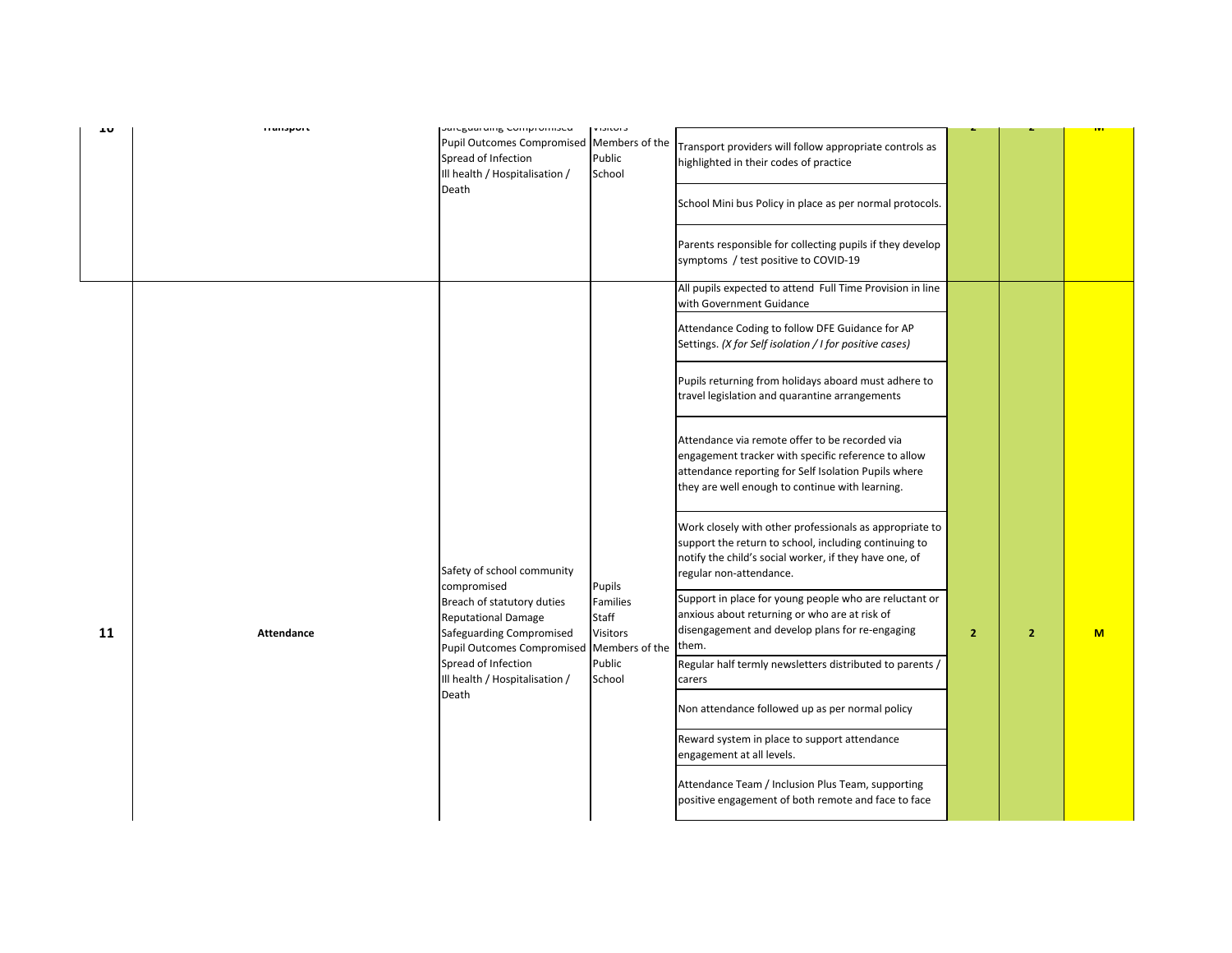|    |                                                                                                                                                                                                                        |                                                                                                                                                                                |                                                                               | Home visits to resume providing the staff member is<br>assured the household is COVID free. Testing available<br>for households where this applies in line with<br>Government testing programmes.<br>Catch up Initiatives (inclusion Plus / Mental Health<br>Training) in place to support improved attendance,<br>wellbeing and learning.<br>Online Lessons for ALL pupils not accessing Face to Face<br>Provision due to self isolation |                |              |  |
|----|------------------------------------------------------------------------------------------------------------------------------------------------------------------------------------------------------------------------|--------------------------------------------------------------------------------------------------------------------------------------------------------------------------------|-------------------------------------------------------------------------------|-------------------------------------------------------------------------------------------------------------------------------------------------------------------------------------------------------------------------------------------------------------------------------------------------------------------------------------------------------------------------------------------------------------------------------------------|----------------|--------------|--|
|    |                                                                                                                                                                                                                        |                                                                                                                                                                                |                                                                               | All staff completed Health and Safety in Education<br>Training (Educare) and new staff undertaking as part of<br>induction<br>Statutory training up to date / risk assessed and                                                                                                                                                                                                                                                           |                |              |  |
|    |                                                                                                                                                                                                                        |                                                                                                                                                                                |                                                                               | extension applied for where necessary.<br>AHT's to plan and monitor staff attendance to<br>incorporated onsite attendance of Fire Marshalls, First<br>Aiders, Managing Meds etc.                                                                                                                                                                                                                                                          |                |              |  |
|    |                                                                                                                                                                                                                        |                                                                                                                                                                                |                                                                               | Mass Testing for COVID-19 implemented across all<br>phases as per the school protocols. Refer to Testing<br><b>Protocol and Risk Assessment</b>                                                                                                                                                                                                                                                                                           |                |              |  |
|    |                                                                                                                                                                                                                        |                                                                                                                                                                                |                                                                               | First Aid Audits carried out by Lead First Aider Sept 21<br><b>Refer to First Aid Risk Assessment</b>                                                                                                                                                                                                                                                                                                                                     |                |              |  |
| 12 | Managing Incidents and Emergencies (including First Aid, Fire, Reputational Damage<br>Accidents, Incidents including Staff or pupils becoming unwell Safeguarding Compromised<br>with COVID-19 symptoms whilst on site | Safety of school community<br>compromised<br>Breach of statutory duties<br><b>Pupil Outcomes Compromised</b><br>Spread of Infection<br>Ill health / Hospitalisation /<br>Death | Pupils<br>Families<br>Staff<br>Visitors<br>Members of the<br>Public<br>School | Pupils and staff who develop symptoms of COVID-19 /<br>Receive a positive LFT whilst on site should go home<br>immediately / as soon as possible. In the case of Pupils,<br>pupils should be isolated in a well ventilated space<br>whilst parents are called to collect. Staff supervising<br>the pupil should where PPE (Apron, Gloves, Mask)                                                                                           | $\overline{2}$ | $\mathbf{1}$ |  |
|    |                                                                                                                                                                                                                        |                                                                                                                                                                                |                                                                               | Qualified Paediatric first aider at all primary sites in<br>place.                                                                                                                                                                                                                                                                                                                                                                        |                |              |  |
|    |                                                                                                                                                                                                                        |                                                                                                                                                                                |                                                                               | Covid Infection Control Contingency plans, Business<br>Continuity and Emergency Plans in place                                                                                                                                                                                                                                                                                                                                            |                |              |  |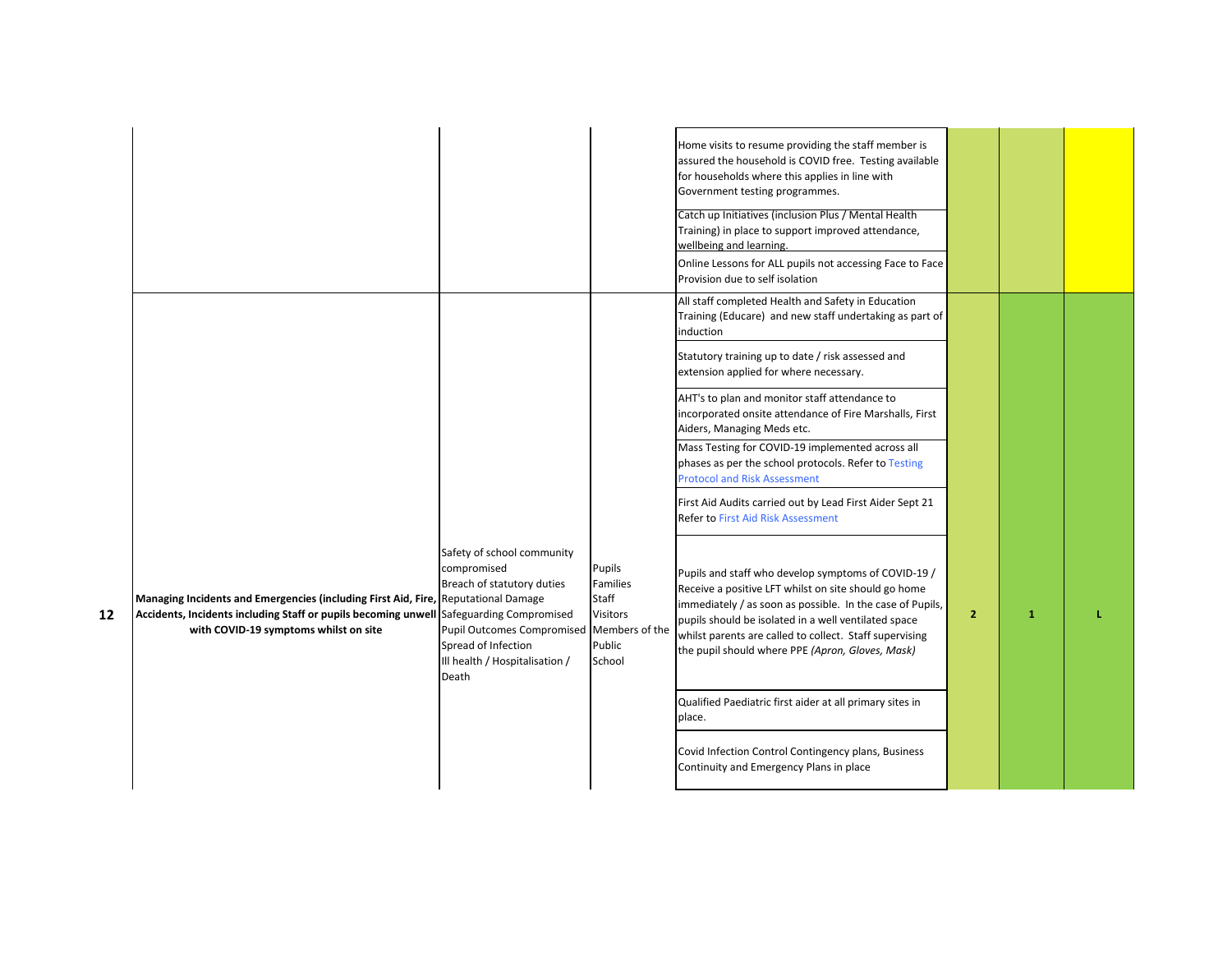|    |                                 |                                                                                                       |                                            | Regular reminders to staff around shared responsibility<br>for health and Safety.                                                                                                     |   |   |  |
|----|---------------------------------|-------------------------------------------------------------------------------------------------------|--------------------------------------------|---------------------------------------------------------------------------------------------------------------------------------------------------------------------------------------|---|---|--|
|    |                                 |                                                                                                       |                                            | Staff aware of their responsibility to report safety<br>concerns, ill health, damage, defects, accidents or<br>incidents and near misses in line with existing school<br>policies.    |   |   |  |
|    |                                 |                                                                                                       |                                            | Normal Accident, Incident and Near Misses reporting<br>remains in place.                                                                                                              |   |   |  |
|    |                                 | Safety of school community<br>compromised<br>Breach of statutory duties<br><b>Reputational Damage</b> | Pupils<br>Families                         | <b>See Reception Risk Assessment</b>                                                                                                                                                  |   |   |  |
| 13 | Unsafe practice in Front office | Safeguarding Compromised<br>Pupil Outcomes Compromised<br>Spread of Infection                         | Staff<br><b>Visitors</b><br>Members of the | Transfer of files policy in place and should be adhered<br>to for all new referrals and pupils leaving APC.                                                                           | 1 | 3 |  |
|    |                                 | Ill health / Hospitalisation /<br>Death                                                               | Public<br>School                           | Normal site practice to resume                                                                                                                                                        |   |   |  |
|    |                                 |                                                                                                       |                                            | Please refer to COVID-19 Testing Risk Assessment and<br>Protocols.                                                                                                                    |   |   |  |
|    |                                 |                                                                                                       |                                            | Positive LFT (lateral flow test)<br>Pupil - Positive LFT in School<br>Staff member to wear full PPE when with the child.<br>Pupil to wait in an isolated, well ventilated area whilst |   |   |  |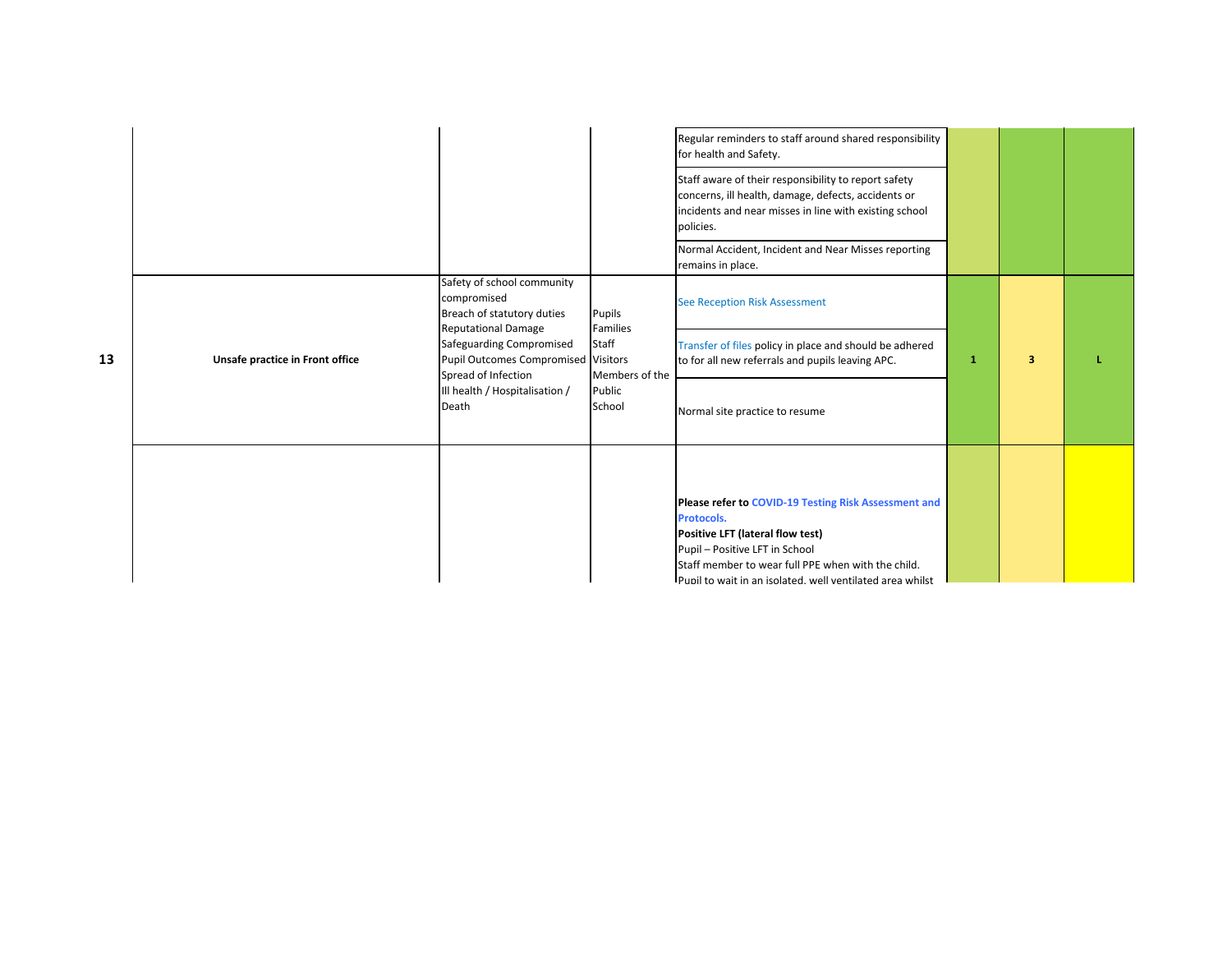| 14 | Suspected / Confirmed case in WSAPC school (Pupil / Staff /<br>Visitor) | Safety of school community<br>compromised<br>Breach of statutory duties<br><b>Reputational Damage</b><br>Safeguarding Compromised<br>Pupil Outcomes Compromised Members of the<br>Spread of Infection<br>Ill health / Hospitalisation /<br>Death | Pupils<br><b>Families</b><br>Staff<br><b>Visitors</b><br>Public<br>School | awaiting collection.<br>Parent to be notified immediately and requested to<br>collect pupil within a 60 minute timeframe.<br>SLT informed.<br>Whilst waiting, pupil to isolate with limited number of<br>staff (dependent or Pupil RA).<br>Parent letter / PCR (stock dependent) sent home with<br>pupil in support of further actions required.<br>PCR Test to be carried out within 2 days of positive LFT<br>(where available, a PCR can be provided / carried out on<br>school site providing consent is in place)<br>Toilets used to be closed and cleaned prior to any<br>further use.<br>Where confirmatory PCR NEGATIVE result received:<br>All staff / Pupils notified and all can return to work /<br>School<br>Where confirmatory PCR POSITIVE result received:<br>All staff to be notified.<br>Public Health England / DFE & County Informed.<br>Recorded on the H&S portal centrally | $\overline{2}$ | 3 | M |  |
|----|-------------------------------------------------------------------------|--------------------------------------------------------------------------------------------------------------------------------------------------------------------------------------------------------------------------------------------------|---------------------------------------------------------------------------|---------------------------------------------------------------------------------------------------------------------------------------------------------------------------------------------------------------------------------------------------------------------------------------------------------------------------------------------------------------------------------------------------------------------------------------------------------------------------------------------------------------------------------------------------------------------------------------------------------------------------------------------------------------------------------------------------------------------------------------------------------------------------------------------------------------------------------------------------------------------------------------------------|----------------|---|---|--|
|----|-------------------------------------------------------------------------|--------------------------------------------------------------------------------------------------------------------------------------------------------------------------------------------------------------------------------------------------|---------------------------------------------------------------------------|---------------------------------------------------------------------------------------------------------------------------------------------------------------------------------------------------------------------------------------------------------------------------------------------------------------------------------------------------------------------------------------------------------------------------------------------------------------------------------------------------------------------------------------------------------------------------------------------------------------------------------------------------------------------------------------------------------------------------------------------------------------------------------------------------------------------------------------------------------------------------------------------------|----------------|---|---|--|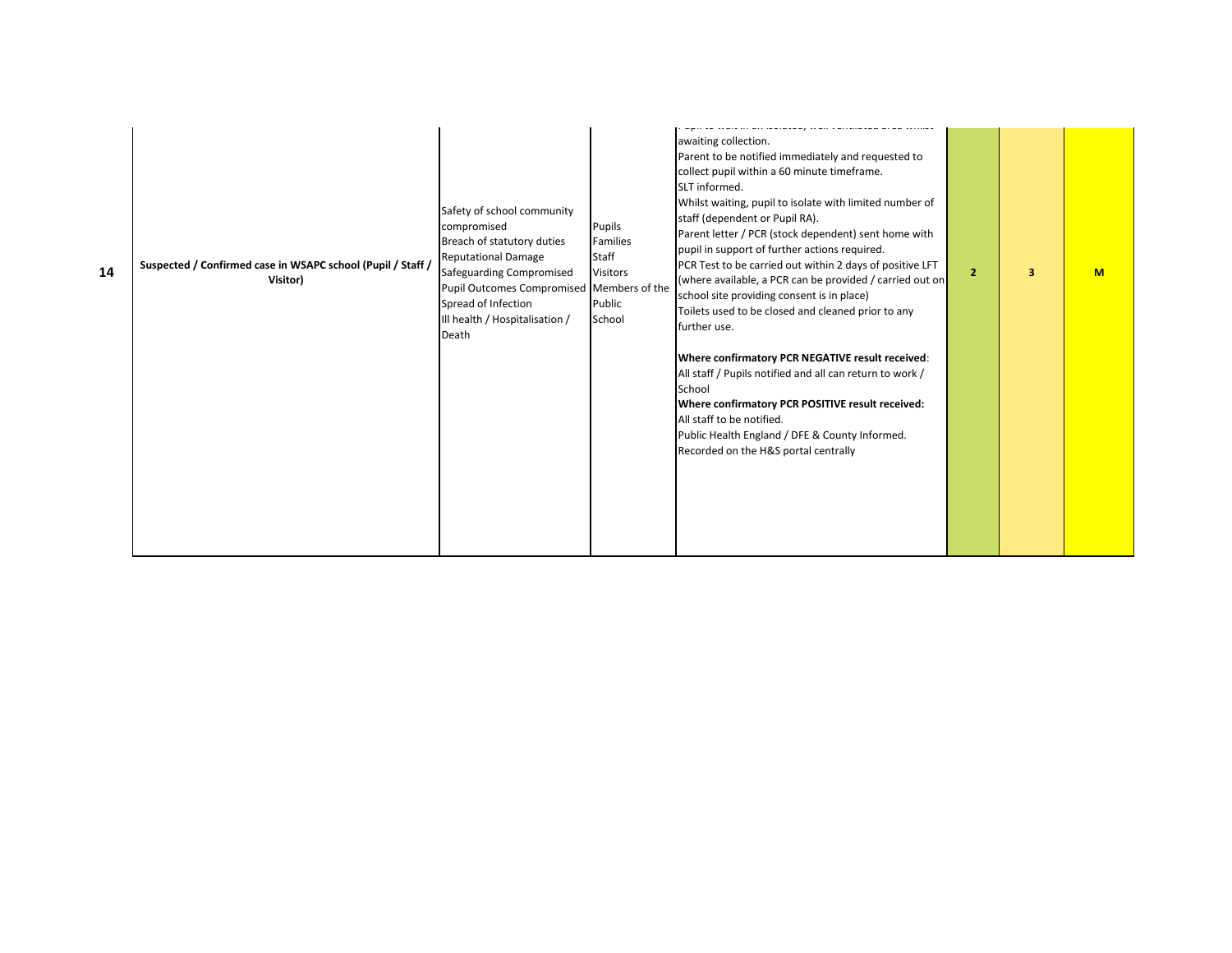| to follow visiting school protocols for infection control.<br>Notice for visiting school and family to be shared in<br>Safety of school community<br>advance informing of APC's Infection control protocols.<br>compromised<br>Pupils<br>Staff access to emergency PPE kits and sanitising packs.<br>Breach of statutory duties<br>Families<br><b>Pupils Home</b><br>Staff<br><b>Reputational Damage</b><br>Staff<br>to establish prior to entry if anyone in the household is<br>Suspected / Confirmed case at on visiting school or home<br>14a<br>Safeguarding Compromised<br>Visitors<br>$\overline{2}$<br>з<br>experiencing symptoms or tested positive for Covid 19<br>(Pupil / Staff / Visitor)<br>Pupil Outcomes Compromised Members of the<br>(if so the member of staff should not enter but provide<br>Spread of Infection<br>Public<br>Notice for visiting family to<br>remote support.<br>Ill health / Hospitalisation /<br>School<br>include requirement to inform track and trace of APC's<br>Death<br>staff close contact in any event APC staff meet the<br>Staff access to emergency PPE kits<br>criteria.<br>and sanitising packs. |  | M |
|-------------------------------------------------------------------------------------------------------------------------------------------------------------------------------------------------------------------------------------------------------------------------------------------------------------------------------------------------------------------------------------------------------------------------------------------------------------------------------------------------------------------------------------------------------------------------------------------------------------------------------------------------------------------------------------------------------------------------------------------------------------------------------------------------------------------------------------------------------------------------------------------------------------------------------------------------------------------------------------------------------------------------------------------------------------------------------------------------------------------------------------------------------|--|---|
|-------------------------------------------------------------------------------------------------------------------------------------------------------------------------------------------------------------------------------------------------------------------------------------------------------------------------------------------------------------------------------------------------------------------------------------------------------------------------------------------------------------------------------------------------------------------------------------------------------------------------------------------------------------------------------------------------------------------------------------------------------------------------------------------------------------------------------------------------------------------------------------------------------------------------------------------------------------------------------------------------------------------------------------------------------------------------------------------------------------------------------------------------------|--|---|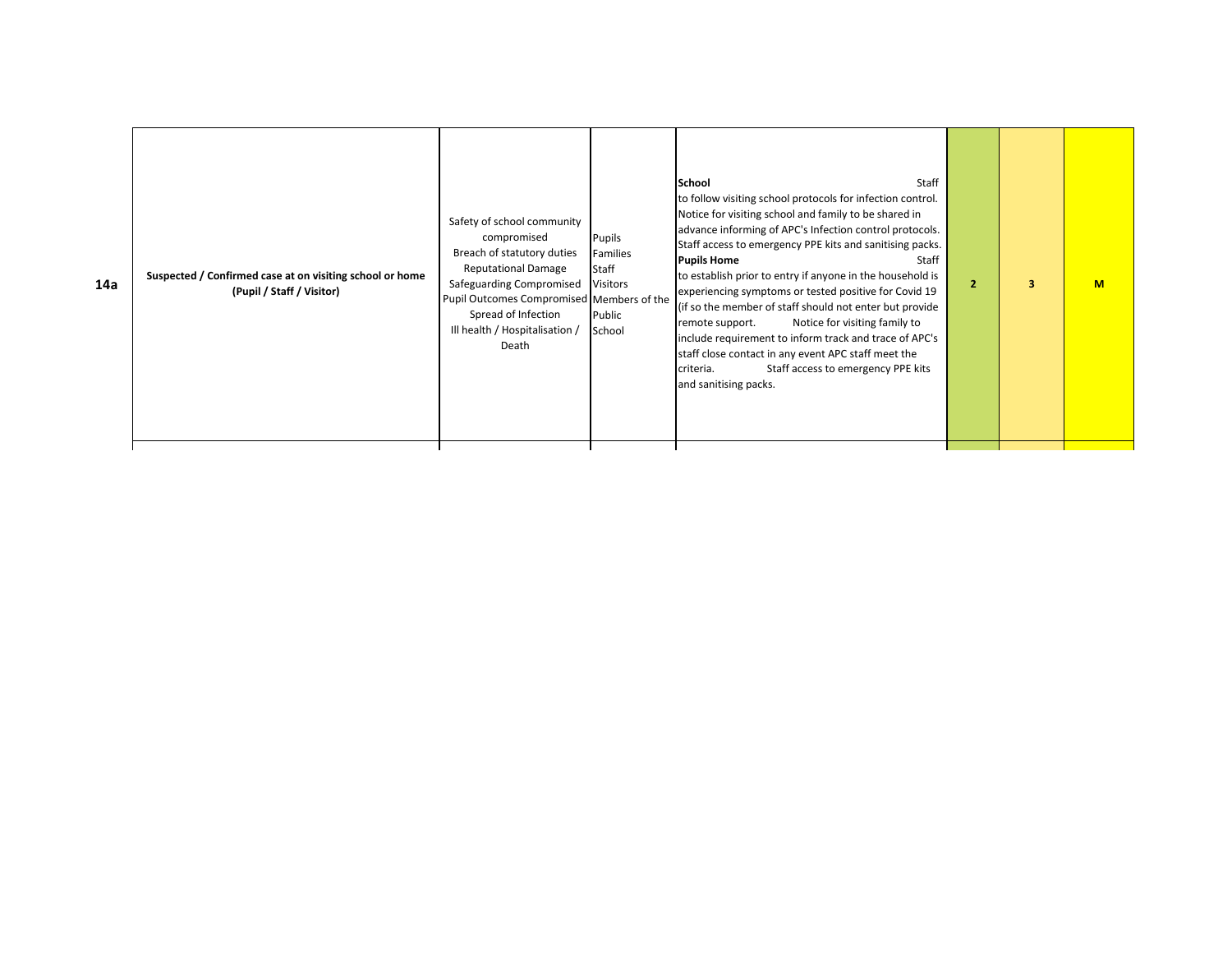## **Suspected Case (positive LFT / Symptoms: COVID-19 Testing Risk Assessment and Protocols.**

Guidance issued to parents about symptoms and when to stay home Inc. comms re Self Isolation Testing. Monthly reminders to be sent home to all parents / carers Staff participating in Home Testing and regular reminders on

requirement to stay away and keep school updated on progress of PCR Test results.

COVID19 Email address in place to ensure effective and efficient response to cases.

Follow government guidance on Self Isolation periods and Testing.

SLT informed of all suspected cases / Positive LFT's Staff to report testing results as necessary, timely. Please refer to COVID-19 Testing Risk Assessment and Protocols.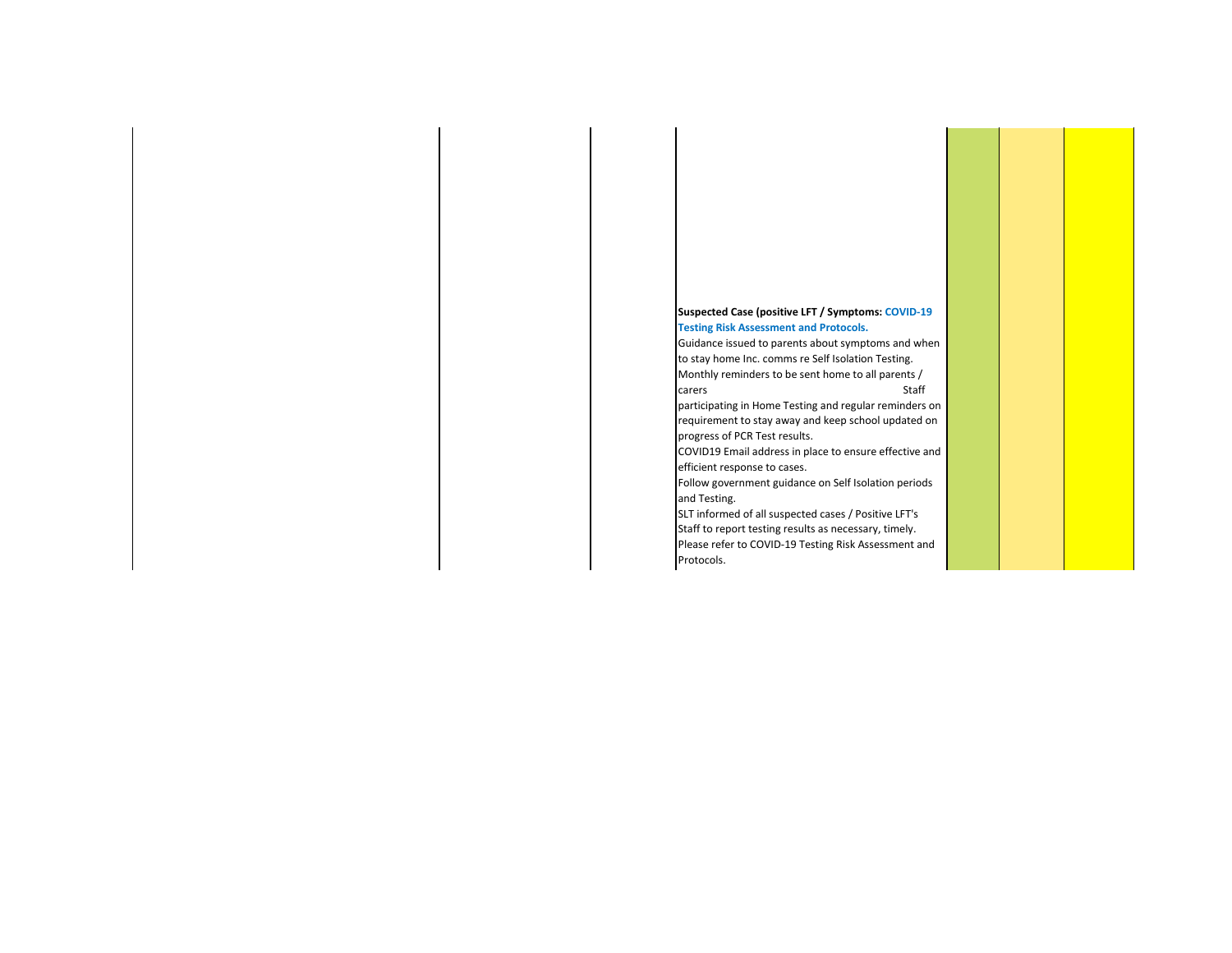| 15 | Suspected / confirmed case at home (Positive LFT Result for<br>Staff / Symptoms or Positive LFT for Pupils) | Safety of school community<br>compromised<br>Breach of statutory duties<br><b>Reputational Damage</b><br>Safeguarding Compromised<br><b>Pupil Outcomes Compromised</b><br>Spread of Infection<br>Ill health / Hospitalisation /<br>Death | Staff<br>Pupils<br>Visitor<br>Families<br>public | <b>Staff - Positive LFT at Home</b><br>Staff member should not attend work<br>Staff member to Self-Isolate<br>E-mail COVID19@wsapc.co.uk as soon as possible or by<br>no later that 7am (this helps us plan for cover)<br>Contact your Centre / service lead as soon as possible<br>or by no later 7am<br>Follow Government Guidance for self-isolation days as<br>instructed by Track and trace.<br>PCR Test to be carried out within 2 days of positive LFT<br>PCR Test can be requested from HERE<br>If you are asymptomatic and you are well, liaise with<br>your centre / service lead regarding remote working /<br>confirm if you are ill<br>Members of the Where confirmatory PCR NEGATIVE result received:<br>All staff / Pupils notified and all can return to work /<br>School<br>Where confirmatory PCR POSITIVE result received:<br>All staff / Affect Centre parents carers to be notified.<br>Public Health England / DFE & County Informed.<br>Pupil - Symptoms / Positive LFT at Home<br>Pupil should not attend School<br>Pupil to take PCR test (where stocks available APC can<br>Provide)<br>Pupil to Self-Isolate<br>E-mail COVID19@wsapc.co.uk as soon as possible<br>Follow Government Guidance as instructed by Track | $\overline{2}$ | 3 | M |  |
|----|-------------------------------------------------------------------------------------------------------------|------------------------------------------------------------------------------------------------------------------------------------------------------------------------------------------------------------------------------------------|--------------------------------------------------|------------------------------------------------------------------------------------------------------------------------------------------------------------------------------------------------------------------------------------------------------------------------------------------------------------------------------------------------------------------------------------------------------------------------------------------------------------------------------------------------------------------------------------------------------------------------------------------------------------------------------------------------------------------------------------------------------------------------------------------------------------------------------------------------------------------------------------------------------------------------------------------------------------------------------------------------------------------------------------------------------------------------------------------------------------------------------------------------------------------------------------------------------------------------------------------------------------------------------------------------|----------------|---|---|--|
|----|-------------------------------------------------------------------------------------------------------------|------------------------------------------------------------------------------------------------------------------------------------------------------------------------------------------------------------------------------------------|--------------------------------------------------|------------------------------------------------------------------------------------------------------------------------------------------------------------------------------------------------------------------------------------------------------------------------------------------------------------------------------------------------------------------------------------------------------------------------------------------------------------------------------------------------------------------------------------------------------------------------------------------------------------------------------------------------------------------------------------------------------------------------------------------------------------------------------------------------------------------------------------------------------------------------------------------------------------------------------------------------------------------------------------------------------------------------------------------------------------------------------------------------------------------------------------------------------------------------------------------------------------------------------------------------|----------------|---|---|--|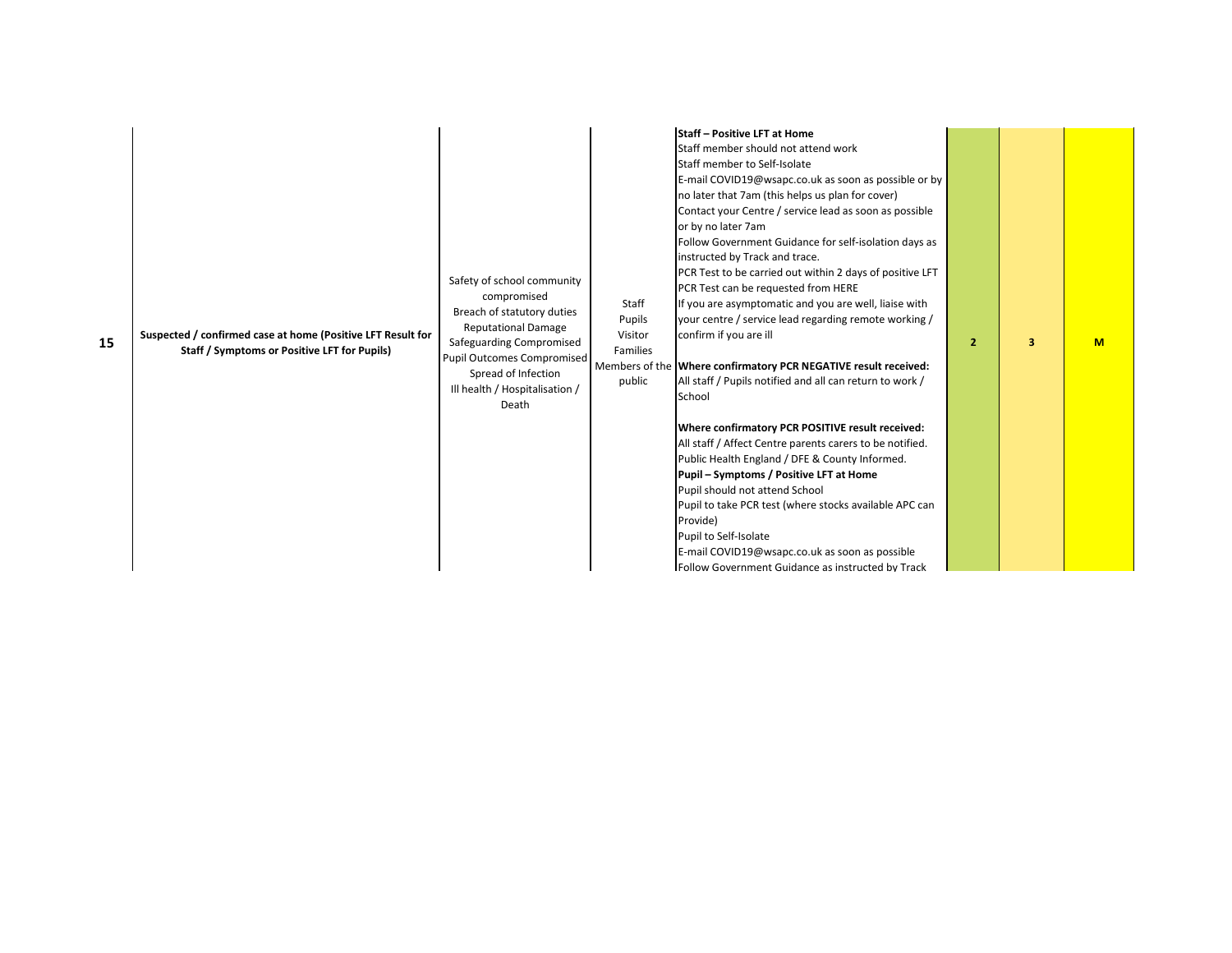|    |                                                                                                           |                                                                                                     |                          | a sa baran sa sa san san sa<br>and the<br>and Trace for self-isolation days<br>PCR Test to be carried out within 2 days of positive LFT<br>PCR Test can be requested from school where stocks<br>are available                                                                  |              |   |   |
|----|-----------------------------------------------------------------------------------------------------------|-----------------------------------------------------------------------------------------------------|--------------------------|---------------------------------------------------------------------------------------------------------------------------------------------------------------------------------------------------------------------------------------------------------------------------------|--------------|---|---|
|    |                                                                                                           |                                                                                                     |                          | If you are asymptomatic and you are well, liaise with<br>your centre / service lead regarding remote learning<br>confirm if you are ill                                                                                                                                         |              |   |   |
|    |                                                                                                           |                                                                                                     |                          | Where confirmatory PCR NEGATIVE result received:<br>All staff / Pupils notified and all can return to work /<br>School                                                                                                                                                          |              |   |   |
|    |                                                                                                           |                                                                                                     |                          | Where confirmatory PCR POSITIVE result received:<br>All staff / Affected Centre parents carers to be notified.<br>Public Health England / DFE & County Informed.<br>H&S portal to be updated with positive case                                                                 |              |   |   |
|    |                                                                                                           |                                                                                                     |                          |                                                                                                                                                                                                                                                                                 |              |   |   |
|    |                                                                                                           |                                                                                                     |                          |                                                                                                                                                                                                                                                                                 |              |   |   |
|    |                                                                                                           |                                                                                                     |                          |                                                                                                                                                                                                                                                                                 |              |   |   |
|    |                                                                                                           |                                                                                                     |                          | Risk Assessments for CEV staff to remain in place<br>Normal Protocol for Absence reporting in place<br>Key roles of staff to be considered within daily staffing<br>structures to incorporate training needs Inc.:<br><b>Fire Marshals</b><br>Leadership (CM /AHT / HT) and DSL |              |   |   |
|    |                                                                                                           |                                                                                                     |                          | Teachers & Support Staff as per safe ratio (4:1 or<br>minimum of 3)<br>First Aider                                                                                                                                                                                              |              |   |   |
|    |                                                                                                           | Safety of school community<br>compromised<br>Breach of statutory duties                             | Pupils<br>Families       | <b>Managing Medicines</b><br>Front office<br>TEAM Teach (please note relaxed deadlines for                                                                                                                                                                                      |              |   |   |
| 16 | Non compliance with statutory duty, ill equipped staff and<br>putting staff & pupils at unnecessary risk. | <b>Reputational Damage</b><br>Safeguarding Compromised<br>Pupil Outcomes Compromised Members of the | Staff<br><b>Visitors</b> | refreshers)<br>Food and Hygiene CIEH                                                                                                                                                                                                                                            | $\mathbf{2}$ | 3 | M |
|    |                                                                                                           |                                                                                                     |                          |                                                                                                                                                                                                                                                                                 |              |   |   |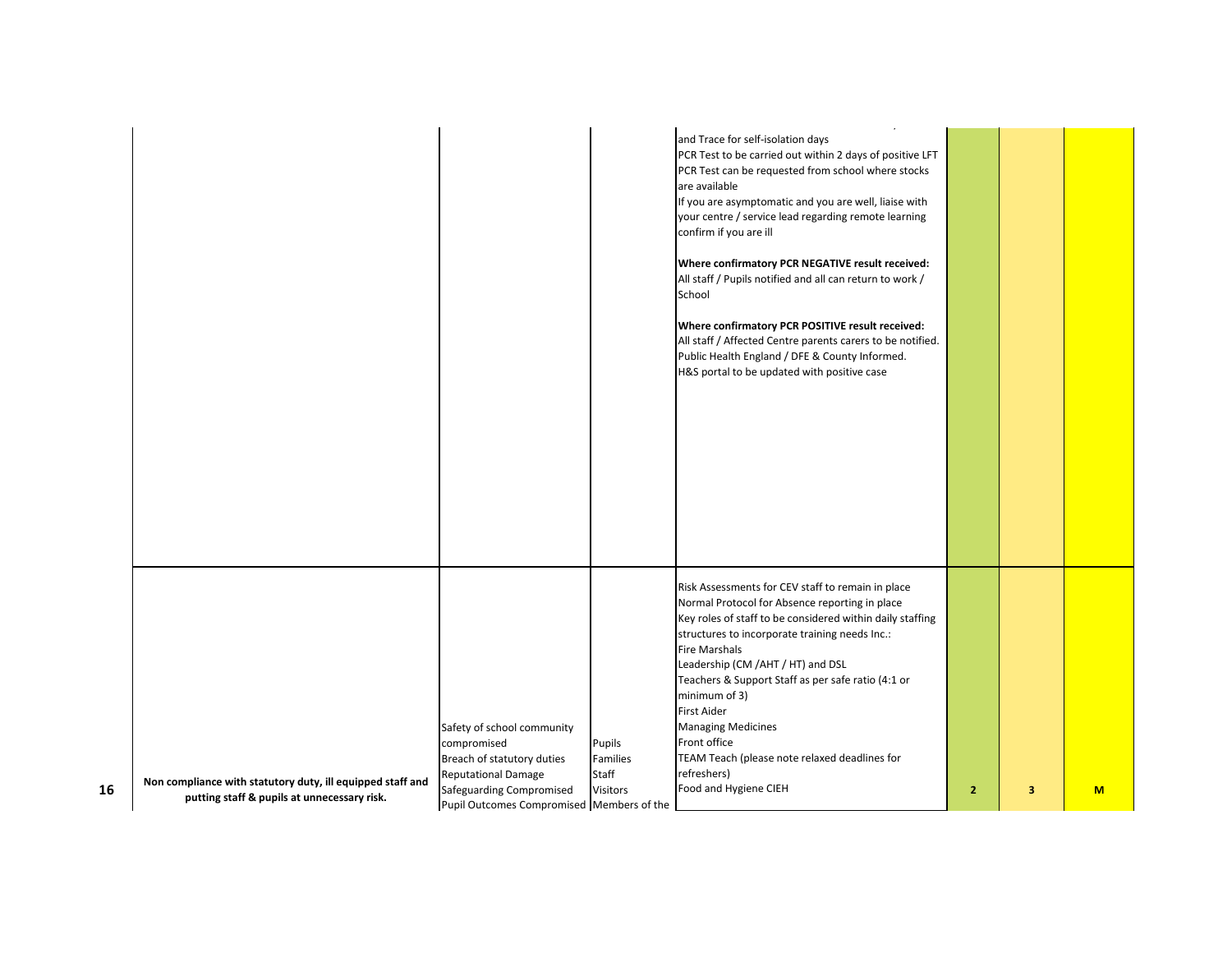|    |                                                                         | Spread of Infection<br>Ill health / Hospitalisation /<br>Death                                                                                                                                                                           | Public<br>School                                                                            | All relevant policies have been revised to take account<br>of government guidance in relation to COVID-19 and its<br>implications for the school.<br>Effective Communication of Addendum polices, training<br>extensions etc. where necessary including<br>communication / Consultation of COVID 19 related<br>matters.<br>Normal H&S policy and Procedures apply. I.e. Fire<br>Drills.                                                                                                                                                                                                                                                                                                                                                                                                                                                                                                                                                                                          |              |   |  |
|----|-------------------------------------------------------------------------|------------------------------------------------------------------------------------------------------------------------------------------------------------------------------------------------------------------------------------------|---------------------------------------------------------------------------------------------|----------------------------------------------------------------------------------------------------------------------------------------------------------------------------------------------------------------------------------------------------------------------------------------------------------------------------------------------------------------------------------------------------------------------------------------------------------------------------------------------------------------------------------------------------------------------------------------------------------------------------------------------------------------------------------------------------------------------------------------------------------------------------------------------------------------------------------------------------------------------------------------------------------------------------------------------------------------------------------|--------------|---|--|
| 17 | Governors are not fully informed or involved in making key<br>decisions | Safety of school community<br>compromised<br>Breach of statutory duties<br><b>Reputational Damage</b><br>Safeguarding Compromised<br><b>Pupil Outcomes Compromised</b><br>Spread of Infection<br>Ill health / Hospitalisation /<br>Death | Pupils<br><b>Families</b><br>Staff<br><b>Visitors</b><br>Members of the<br>Public<br>School | The governing body continues to meet regularly via<br>online platforms.<br>The governing body agendas are structured to ensure<br>all statutory requirements are discussed and school<br>leaders are held to account for their implementation.<br>The HT report to governors includes content and<br>updates on how the school is continuing to meet its<br>statutory obligations in addition to covering the<br>school's response to COVID-19.<br>Regular dialogue with the Chair of Governors / Lead<br>Governors with specific areas of responsibility.<br>Minutes of governing body meetings are reviewed to<br>ensure that they accurately record governors' oversight<br>and holding leaders to account for areas of statutory<br>responsibility.<br>H&S Link Governor invited to all H&S Committee<br>meetings.<br>Chair of Governors / FGB are involved in key decisions<br>FGB fully aware of on the latest government guidance<br>and its implications for the school. | $\mathbf{1}$ | 3 |  |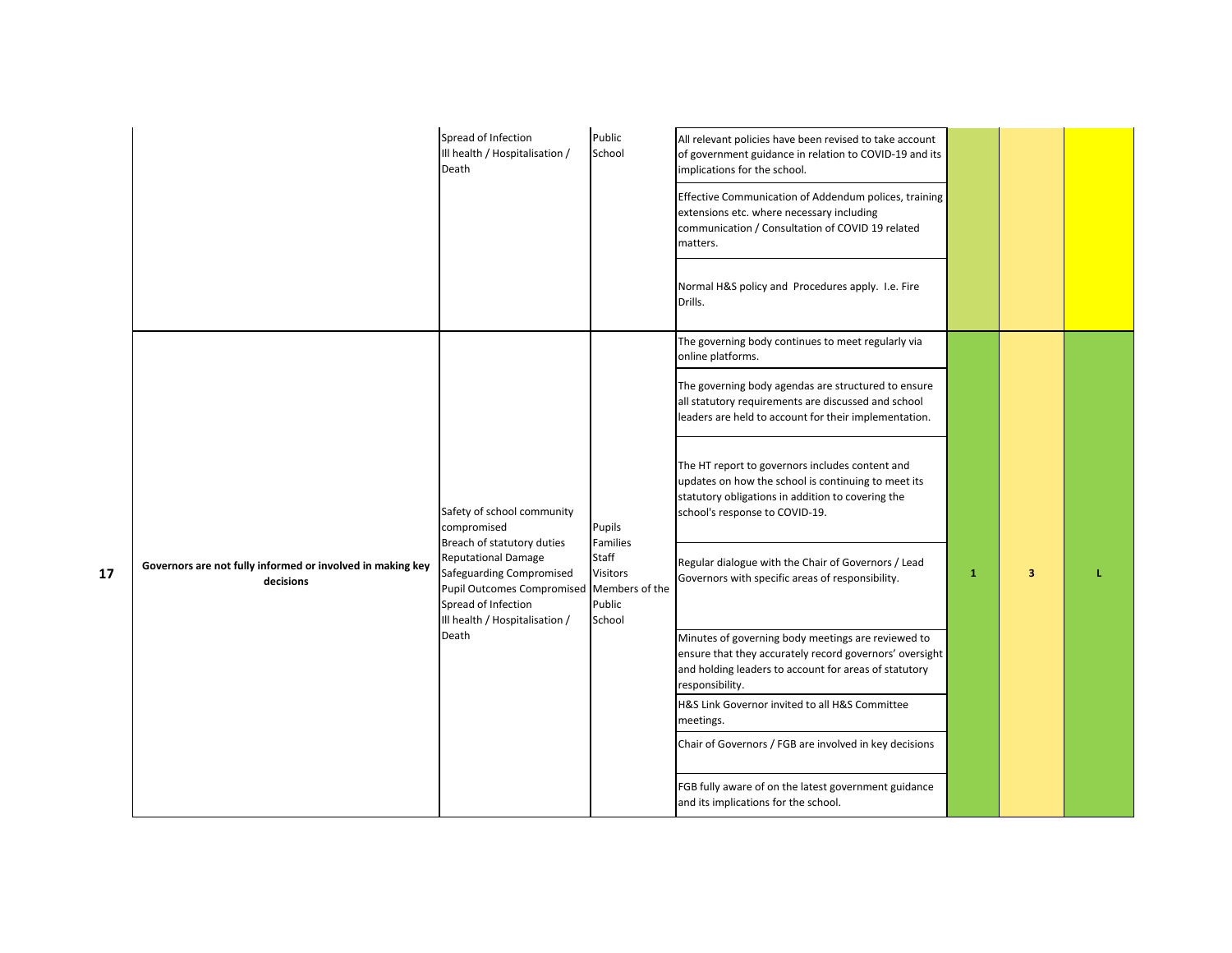Infection Control Protocol in place Enhanced hand hygiene practices to be enforced (hand washing), Hand Sanitising stations in place at all entry / exit points and at various locations around the building. Separate entrances to remain where split cohorts are deemed appropriate, i.e. Primary etc. A requirement that people who are ill stay at home - Signage in all Centre receptions and pupil entrances - COVID19@wsapc.co.uk Email in place for reporting of all symptoms and instance of Self Isolation staff and pupils Active engagement with NHS Track and Trace - Details of all visitors/contractors taken on entry - Staff reminded of importance of singing in / out. Where possible, all PE activities to take place outside. Contact sports to resume to normal practice. On site testing to continue for Pupils. Testing team to review effectiveness in week 3 of Autumn 1 with view to consider home testing for pupil in consultation with staff. Pupils to be tested prior to entry to school building on 6th September Subject Risk Assessments reviewed and incorporate Infection Prevention and Control Measures. Staff to be mindful of congregating together in small spaces. Where not possible to avoid, ventilation should be adequate Face to face meetings including Interviews can take place providing COVID safe conditions apply, i.e. ventilation etc.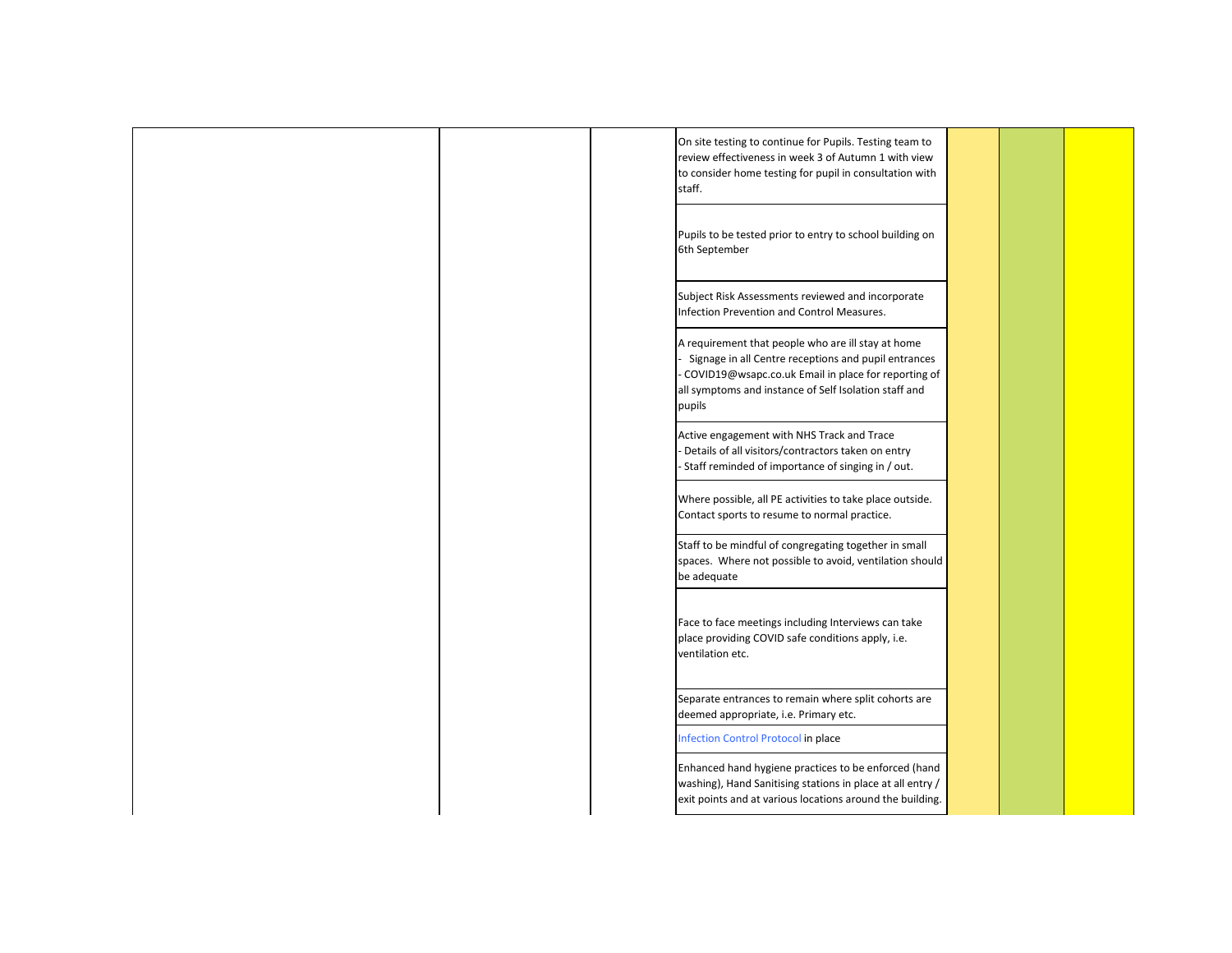Rooms where external ventilation is not present to be limited to one person only. Catch it /Bin it / Kill it approach adopted. Bins in every room to be made available and emptied twice a day (lunch and end of day). Equipment sanitisation wipes to be used by staff following class change overs / after each use. This includes books, toys, Clevertouch board and ICT resources etc. Auto soap dispensers installed in all hand washing areas. Hand sanitizer stations installed / pump action bottles in buildings in areas where hand washing is not readily available. Please remember that hand washing is the recommended measure. How to Wash your hands signage displayed at all hand basins and sanitising stations. Enhanced daily COVID-19 Safe cleaning in place across all centres' delivered by Churchill's / NHS Trust as appropriate Staff to take a shared responsibility approach in wiping High Touch point areas at points deemed appropriate during the school day with a focus on high traffic / high touch areas. Sufficient hand washing facilities are available sinks, soap and towels Where drinking water stations are present disposable cups available Outside learning to be prioritised weather permitting. Weather Permitting all PE to take place Outside.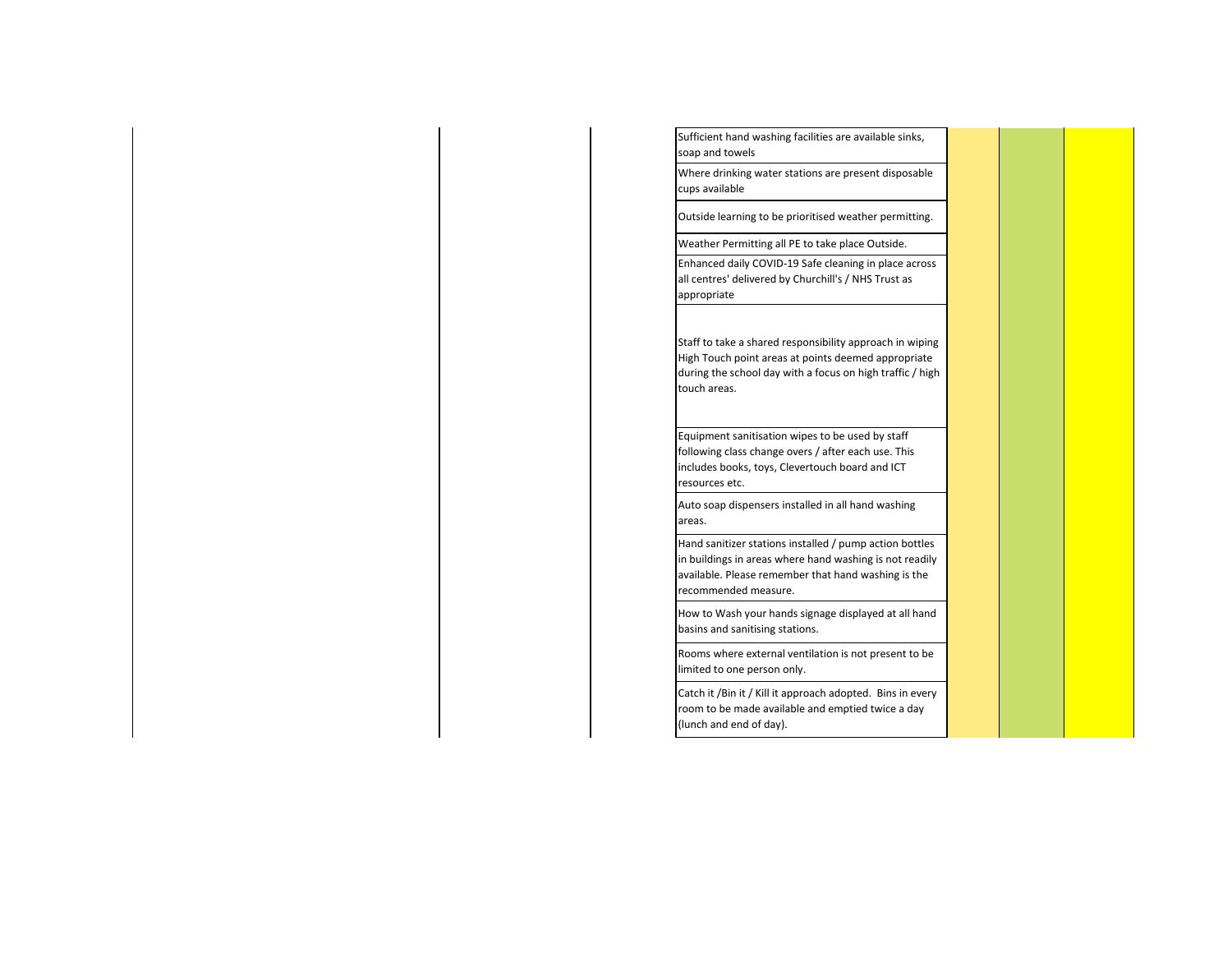| <b>Spread of Infection</b> | Safety of school community<br>compromised<br>Breach of statutory duties<br><b>Reputational Damage</b><br>Safeguarding Compromised<br>Pupil Outcomes Compromised   Members of the | Pupils<br>Families<br>Staff<br><b>Visitors</b> | The wearing of face coverings in the school<br>environment is strongly encouraged. For staff,<br>consideration should be applied to supporting children<br>and young people whereby facial expressions and lip<br>reading can not be seen. Visors made available to staff<br>on Request<br>The wearing of face coverings for staff and pupils on | 3 | $\overline{2}$ | M |
|----------------------------|----------------------------------------------------------------------------------------------------------------------------------------------------------------------------------|------------------------------------------------|--------------------------------------------------------------------------------------------------------------------------------------------------------------------------------------------------------------------------------------------------------------------------------------------------------------------------------------------------|---|----------------|---|
|                            | Spread of Infection<br>Ill health / Hospitalisation /<br>Death                                                                                                                   | Public<br>School                               | public transport is strongly encouraged.<br>Bi Weekly testing in place for all. Staff to test at home<br>twice weekly on a Monday before work and Thursday<br>before work. Pupils to test Bi Weekly on School site on<br>a Monday and Thursday across all centres'.<br><b>COVID-19 Testing Risk Assessment and Testing Protocol</b>              |   |                |   |
|                            |                                                                                                                                                                                  |                                                | Contractors, multi agency and general visitors to read<br>requirements of stay home guidance before accessing<br>the school. Documentation made available on School<br>Website and in reception areas.                                                                                                                                           |   |                |   |
|                            |                                                                                                                                                                                  |                                                | Food Technology / Cook and Eat to be delivered as per<br>normal protocol. Food RA incorporates HSE & EH<br>guidance.                                                                                                                                                                                                                             |   |                |   |
|                            |                                                                                                                                                                                  |                                                | Uniform / PPE provided to Chalkhill staff for use during<br>the school day.                                                                                                                                                                                                                                                                      |   |                |   |
|                            |                                                                                                                                                                                  |                                                | PPE provided for first aid applications and where pupil /<br>staff member develops symptoms during the school<br>day.                                                                                                                                                                                                                            |   |                |   |
|                            |                                                                                                                                                                                  |                                                | Peripatetic staff and centrally employed staff to have<br>access to travel sanitising packs,                                                                                                                                                                                                                                                     |   |                |   |
|                            |                                                                                                                                                                                  |                                                | Peripatetic staff and centrally employed staff to have<br>access full PPE for emergency use (first aid, duty of care<br>with symptoms etc)                                                                                                                                                                                                       |   |                |   |

**18**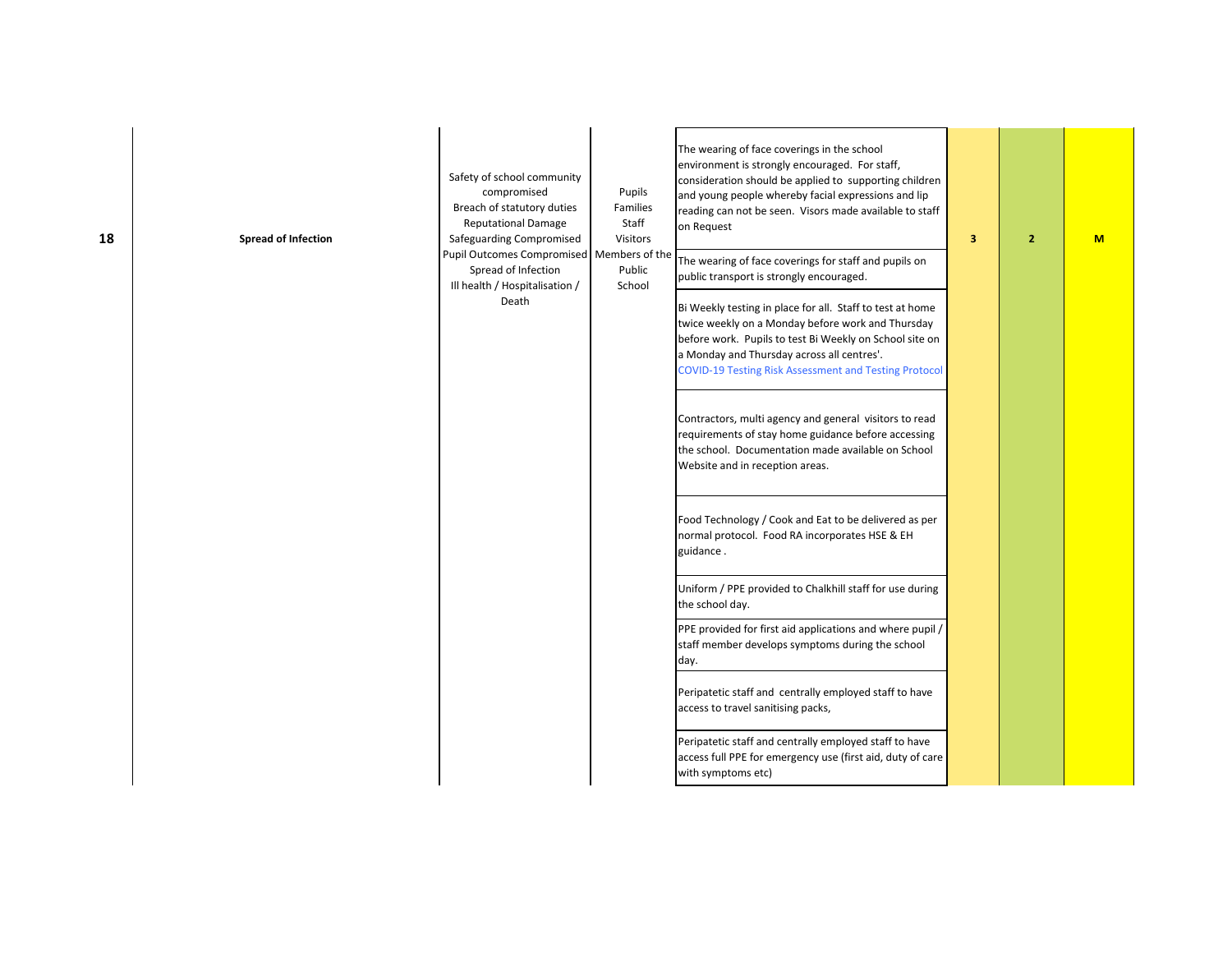Notice /checklist for school to school visits and visits to the home, to be shared in advance informing of APC's Infection control protocols incorporating communication requirements (to be included in any report to track and trace where criteria is met etc.)

Peripatetic staff to have emergency PPE kits and sanitising packs.

Visiting School RA's to be reviewed and assessed for safety measure. Where a school RA is not deemed appropriate, APC staff should not visit and communication between schools to commence with remote support in place.

Contingency measures at centre / service based level will be instigated on an as needed basis following government guidance. Decisions will be based on capacity levels (as opposed to attendance levels) as follows, to whichever level is reached first.

**CH/CRA/BH/LH/LCG** - 5 children or staff who are likely to have mixed closely test positive for covid-19 within a 10 day period or 10% of pupils or staff who are likely to have mixed closely / test positive for Covid-19 within a 10 day period.

**CHI -** 2 Pupils or staff who are likely to have mixed closely, test positive for covid-19 within a 10-day period.

Absence/self-isolation cases due to COVID 19 (suspected or confirmed) must be reported via the COVID19@wsapc.co.uk for all staff and pupils. Where this is reported to the Centre, the AHT/BSA should inform via the COVID email address to ensure that attendance is monitored and reported accurately.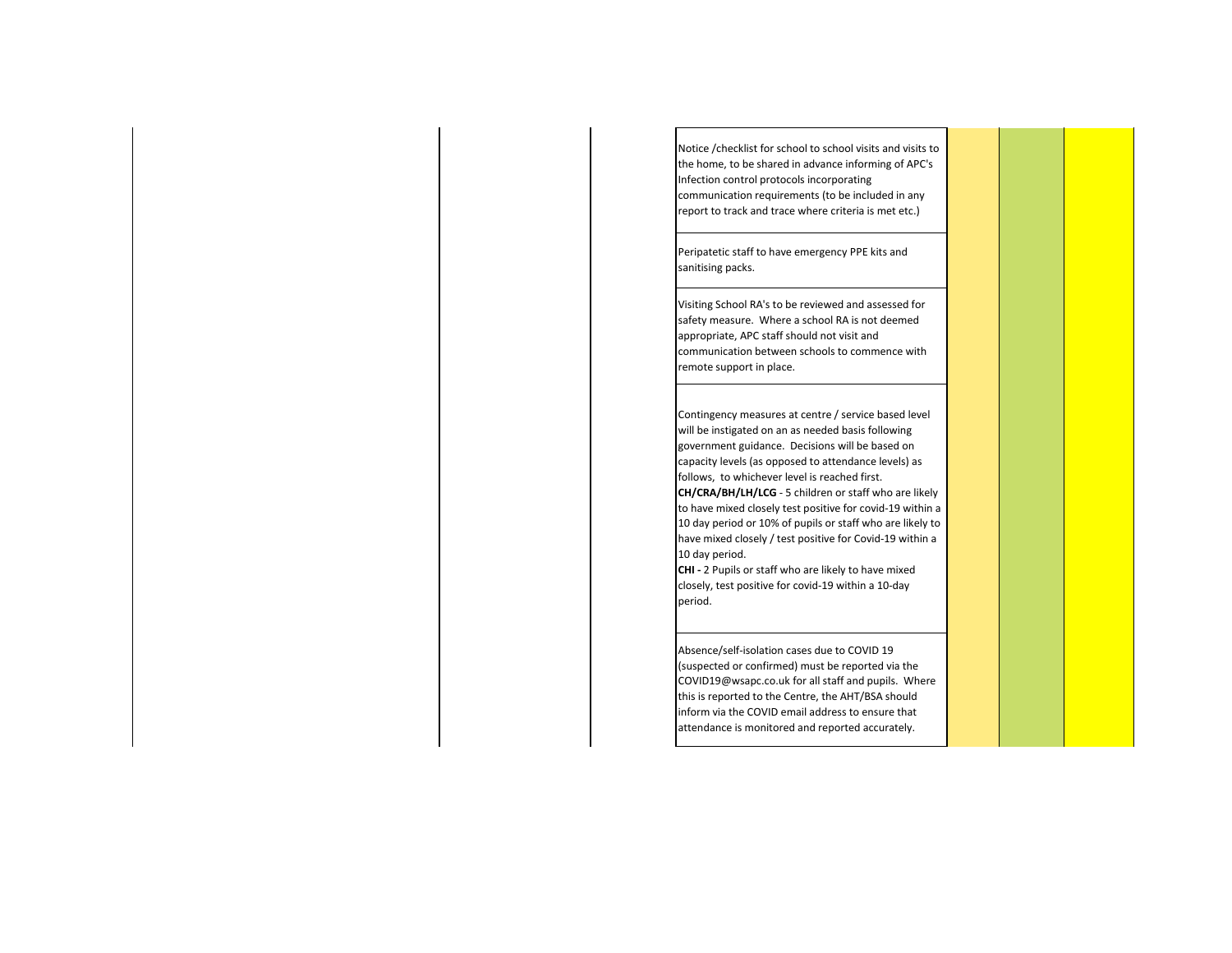|    |                                           |                                                                                             |                                            | Staff returning from holidays aboard must adhere to<br>quarantine requirements. Staff reminded of<br>requirement to attend work from the start of term.<br>Staff chosen to travel outside of UK may not be granted<br>paid leave / working from home. |              |                |  |
|----|-------------------------------------------|---------------------------------------------------------------------------------------------|--------------------------------------------|-------------------------------------------------------------------------------------------------------------------------------------------------------------------------------------------------------------------------------------------------------|--------------|----------------|--|
|    |                                           |                                                                                             |                                            | Visits to schools will be timed to avoid peak times of<br>movement at schools, i.e start of school, lesson<br>changeover times etc.                                                                                                                   |              |                |  |
|    |                                           |                                                                                             |                                            | Mass Testing for COVID-19 implemented across all<br>secondary sites in place Refer to Testing Protocol and<br><b>Risk Assessment</b>                                                                                                                  |              |                |  |
|    |                                           |                                                                                             |                                            | Online Safety Training made available for Parents and<br>Carers.                                                                                                                                                                                      |              |                |  |
|    |                                           |                                                                                             |                                            | Attendance recording SIMS by lesson monitor                                                                                                                                                                                                           |              |                |  |
|    |                                           |                                                                                             |                                            | Centre staff: pupil ratio to retain agreed 1:4 / minimum<br>of 3:1                                                                                                                                                                                    |              |                |  |
|    |                                           | Safety of school community<br>compromised<br>Breach of statutory duties                     | Pupils<br>Families                         | Safeguarding Policy, Behaviour Policy and Online Safety<br>Policy to be reviewed and issued.                                                                                                                                                          |              |                |  |
| 19 | <b>Safeguarding of Pupils Compromised</b> | <b>Reputational Damage</b><br>Safeguarding Compromised<br><b>Pupil Outcomes Compromised</b> | Staff<br><b>Visitors</b><br>Members of the | Normal Safeguarding / CP escalation routes and<br>referrals followed.                                                                                                                                                                                 | $\mathbf{1}$ | $\overline{2}$ |  |
|    |                                           | Spread of Infection<br>Ill health / Hospitalisation /<br>Death                              | Public<br>School                           | Multi-Agency Referrals to be followed as per normal<br>policy                                                                                                                                                                                         |              |                |  |
|    |                                           |                                                                                             |                                            | Annual Safeguarding Refresher for all staff Sept 21                                                                                                                                                                                                   |              |                |  |
|    |                                           |                                                                                             |                                            | Data Sharing Agreement in place for school to school<br>sharing of CP records for all no singularly registered<br>pupils.                                                                                                                             |              |                |  |
|    |                                           |                                                                                             |                                            | Acceptable use Policy updated and distributed for<br>signing to reflect current use of ICT for Pupils and Staff.                                                                                                                                      |              |                |  |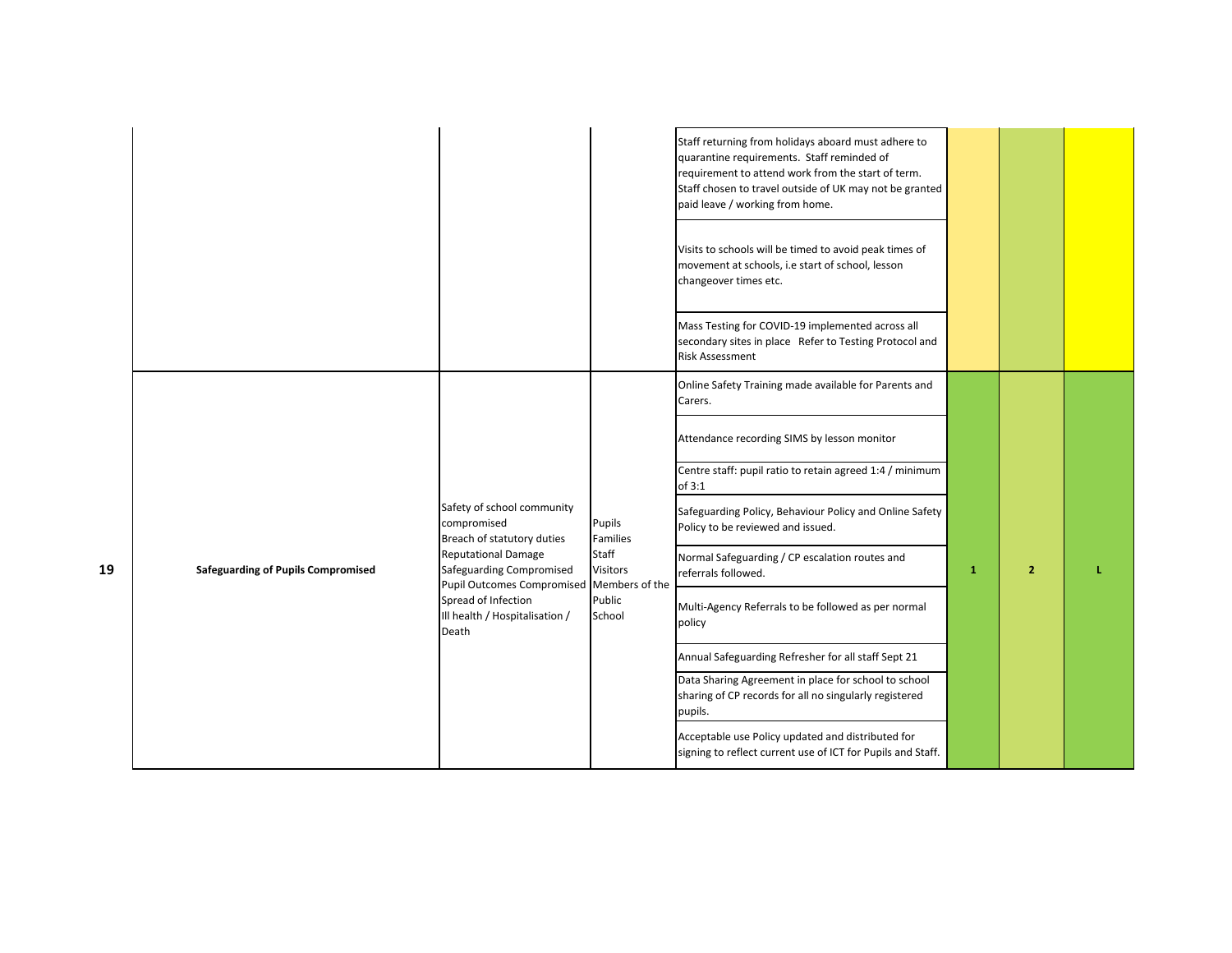| 20 | <b>Pupil Not Receiving Appropriate Pastoral Support</b> | Safety of school community<br>compromised<br>Breach of statutory duties<br><b>Reputational Damage</b><br>Safeguarding Compromised<br>Pupil Outcomes Compromised Members of the<br>Spread of Infection<br>Ill health / Hospitalisation /<br>Death | Pupils<br>Families<br>Staff<br><b>Visitors</b><br>Public<br>School | PD Curriculum developed and designed to enhance<br>awareness of COVID 19, Support on Offer etc.<br>All teams to maintain regular contact with pupil,<br>parent/career as per normal protocols.<br>MIS holds data to reflect the governments definition of<br>vulnerable children | $\overline{2}$ | 3 | M |
|----|---------------------------------------------------------|--------------------------------------------------------------------------------------------------------------------------------------------------------------------------------------------------------------------------------------------------|--------------------------------------------------------------------|----------------------------------------------------------------------------------------------------------------------------------------------------------------------------------------------------------------------------------------------------------------------------------|----------------|---|---|
|    |                                                         |                                                                                                                                                                                                                                                  |                                                                    | Counselling / Pastoral support programme to be<br>urgently reviewed.                                                                                                                                                                                                             |                |   |   |
|    |                                                         |                                                                                                                                                                                                                                                  |                                                                    | Individual Risk Assessments carried out for staff for<br>physical and emotional health on an as needed basis                                                                                                                                                                     |                |   |   |
|    |                                                         |                                                                                                                                                                                                                                                  |                                                                    | Use of Occupational Health, EAP, WSAPC Staff<br><b>Wellbeing Toolkits referred too</b>                                                                                                                                                                                           |                |   |   |
|    |                                                         |                                                                                                                                                                                                                                                  |                                                                    | Individual Risk Assessments for CEV staff will be carried<br>out and in place. All CEV staff are expected to attend<br>work as normal.                                                                                                                                           |                |   |   |
|    |                                                         |                                                                                                                                                                                                                                                  |                                                                    | Pregnant staff less than 28 weeks should attend work<br>with COVID RA, supported by new and Expectant<br>Mothers RA.                                                                                                                                                             |                |   |   |
|    |                                                         |                                                                                                                                                                                                                                                  |                                                                    | Pregnant staff more than 28 weeks should attend work<br>with COVID RA being classed in the CV category,<br>supported by new and Expectant Mothers RA.                                                                                                                            |                |   |   |
|    |                                                         |                                                                                                                                                                                                                                                  |                                                                    | Protocols for Remote Working in place including DSE<br><b>Assessments and Working From Home Policy</b>                                                                                                                                                                           |                |   |   |
|    |                                                         |                                                                                                                                                                                                                                                  |                                                                    | Governing Body to ensure that work life balance,<br>mental health and wellbeing of all staff including senior<br>leaders.                                                                                                                                                        |                |   |   |
|    |                                                         |                                                                                                                                                                                                                                                  |                                                                    | Stress Risk Assessments carried out on an as needed<br>basis.                                                                                                                                                                                                                    |                |   |   |
|    |                                                         |                                                                                                                                                                                                                                                  |                                                                    | Wellbeing Committee to actively engage with staff on<br>wellbeing on a half termly basis.                                                                                                                                                                                        |                |   |   |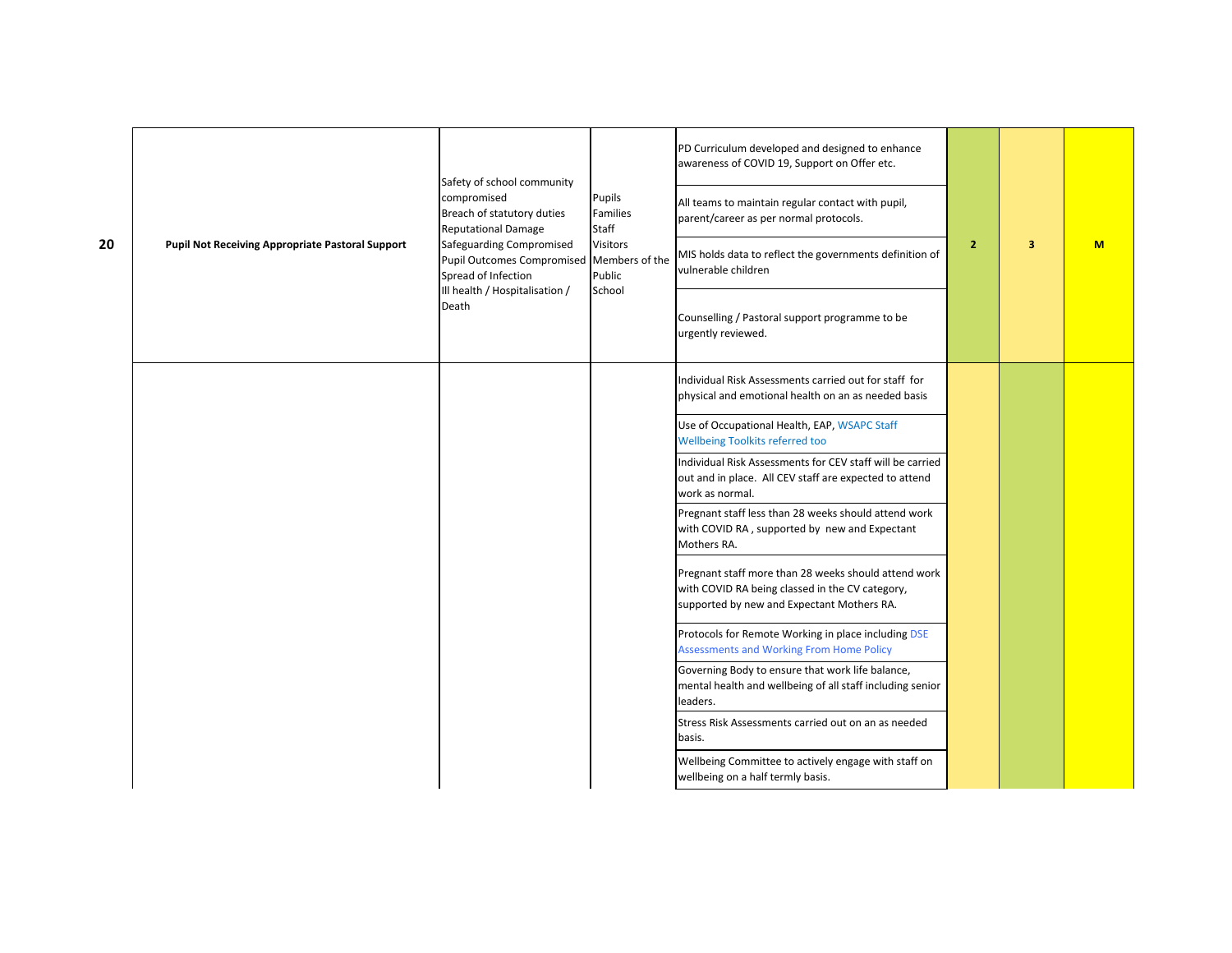| 21 | Health, Safety and Wellbeing of Staff (including hazards in<br>relation to staff deemed high risk due to underlying or Pre-<br>existing health conditions, Pregnancy, Asthma etc.) | Safety of school community<br>compromised<br>Breach of statutory duties<br><b>Reputational Damage</b><br>Safeguarding Compromised<br>Pupil Outcomes Compromised<br>Spread of Infection<br>Ill health / Hospitalisation /<br>Death | Pupils<br>Families<br>Staff<br>Visitors<br>Members of the<br>Public<br>School | On-going communication regarding COVID 19 delivered<br>via bulletins, FAQ's, Staff Meetings<br>Staff signposted to support services i.e. OH, EAP etc. as<br>required.<br>Normal staff absence and wellbeing reporting<br>procedures<br>followed<br>H&S Committee in operation and well attended with<br>Reps from every school Centre / service<br>Coaching Model implemented.<br>TEAMS meetings in place supporting reduced<br>workloads / travel time and remote working | 3 | $\overline{2}$ | M |
|----|------------------------------------------------------------------------------------------------------------------------------------------------------------------------------------|-----------------------------------------------------------------------------------------------------------------------------------------------------------------------------------------------------------------------------------|-------------------------------------------------------------------------------|----------------------------------------------------------------------------------------------------------------------------------------------------------------------------------------------------------------------------------------------------------------------------------------------------------------------------------------------------------------------------------------------------------------------------------------------------------------------------|---|----------------|---|
|    |                                                                                                                                                                                    |                                                                                                                                                                                                                                   |                                                                               | Guidance for Staff Wellbeing and routes of escalation.                                                                                                                                                                                                                                                                                                                                                                                                                     |   |                |   |
|    |                                                                                                                                                                                    |                                                                                                                                                                                                                                   |                                                                               | Flexible working to continue for Central Teams with<br>some on site attendance as deemed appropriate                                                                                                                                                                                                                                                                                                                                                                       |   |                |   |
|    |                                                                                                                                                                                    |                                                                                                                                                                                                                                   |                                                                               | TEAMS meetings should be encouraged to remove the<br>need to travel between sites. Meetings where<br>ventilation and space is not conducive to safe working                                                                                                                                                                                                                                                                                                                |   |                |   |
|    |                                                                                                                                                                                    |                                                                                                                                                                                                                                   |                                                                               | Staff can attend multiple centres' per day as required.                                                                                                                                                                                                                                                                                                                                                                                                                    |   |                |   |
|    |                                                                                                                                                                                    |                                                                                                                                                                                                                                   |                                                                               | Centre Staffing Ratios of staff: pupil to retain agreed 1:4<br>(minimum of 3 staff)                                                                                                                                                                                                                                                                                                                                                                                        |   |                |   |
|    |                                                                                                                                                                                    |                                                                                                                                                                                                                                   |                                                                               | Workload reduction tool kit used as required / DSE<br>Assessments in place.                                                                                                                                                                                                                                                                                                                                                                                                |   |                |   |
|    |                                                                                                                                                                                    |                                                                                                                                                                                                                                   |                                                                               | Uniform provided to Chalkhill staff for use during the<br>school day.                                                                                                                                                                                                                                                                                                                                                                                                      |   |                |   |
|    |                                                                                                                                                                                    |                                                                                                                                                                                                                                   |                                                                               | Staff responsible for ensuring that they are up to date<br>with their own routine immunisations. Flu Vaccine<br>Communicated.                                                                                                                                                                                                                                                                                                                                              |   |                |   |
|    |                                                                                                                                                                                    |                                                                                                                                                                                                                                   |                                                                               | Vaccinations for COVID-19 has been offered to all<br>school staff. Awaiting confirmation on Flu vaccination<br>programme.                                                                                                                                                                                                                                                                                                                                                  |   |                |   |
|    |                                                                                                                                                                                    |                                                                                                                                                                                                                                   |                                                                               | PPE provided where pupil / staff member develops<br>symptoms during the school day.                                                                                                                                                                                                                                                                                                                                                                                        |   |                |   |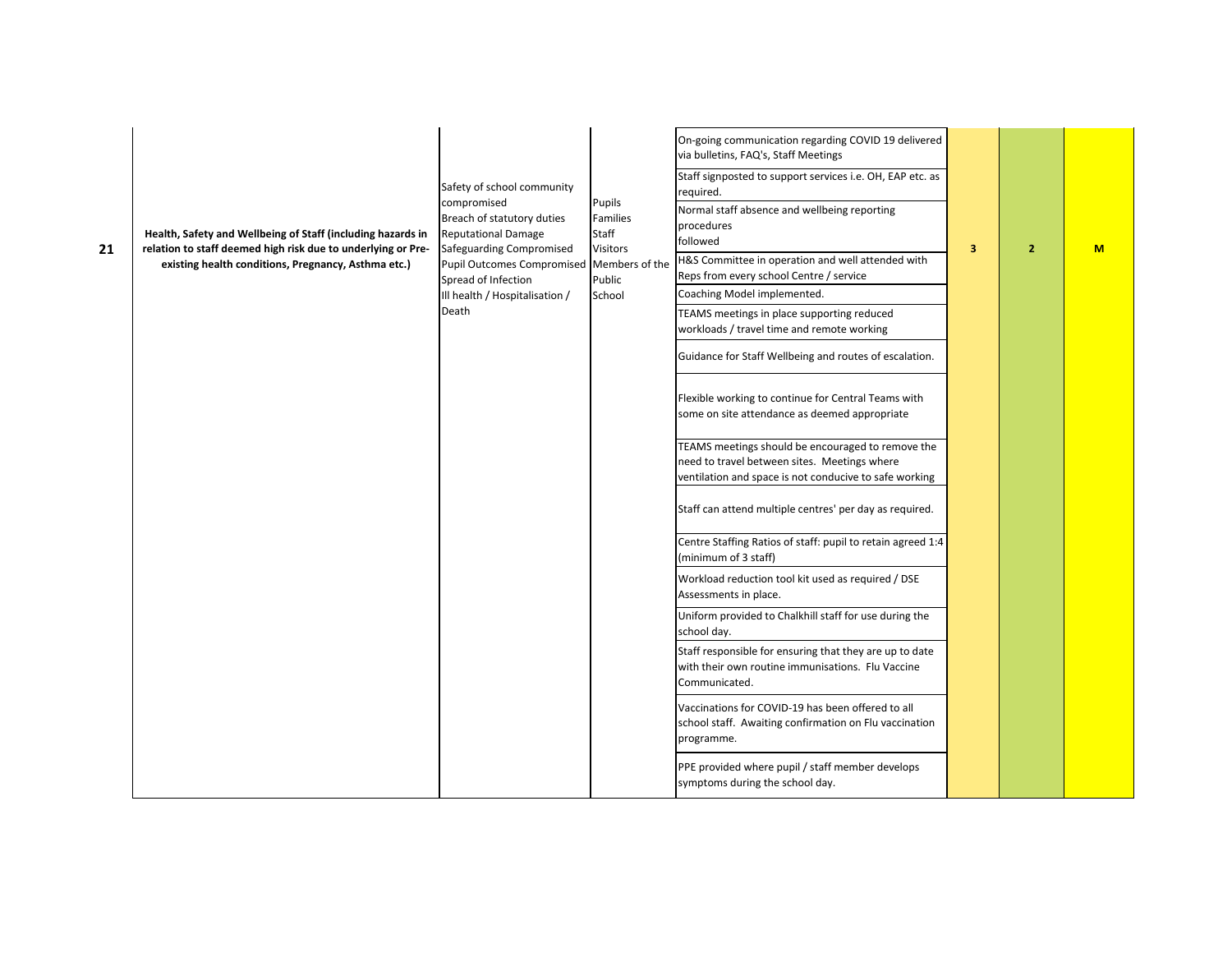| 22 | Wellbeing & Safety of Pupils and their Families                                             | Safety of school community<br>compromised<br>Breach of statutory duties<br><b>Reputational Damage</b><br>Safeguarding Compromised<br><b>Pupil Outcomes Compromised</b><br>Spread of Infection<br>Ill health / Hospitalisation /<br>Death | Pupils<br>Families<br>Staff<br><b>Visitors</b><br>Members of the<br>Public<br>School | Regular home communications detailing places to<br>access support when needed / Wellbeing strategies etc.<br>Data Sharing Agreement in place for school to school<br>sharing of CP records for all no singularly registered<br>pupils.<br>Transfer of files policy in place and should be adhered<br>to for all new referrals and pupils leaving APC.<br>Information for food banks made available, reminders<br>for change in status for FSM in place.<br>Mental Health awareness training for staff.<br>Counselling Provision being reviewed<br>Tutor time protected on Timetables<br>Pupil / Parent voice incorporated in decision making.<br>Parent / Carer information sharing and parent / carer<br>evenings in place<br>Signposting to multi agency groups to support<br>Bereavements, mental health, wellbeing and safety. | $\mathbf{1}$ | 3                       |  |
|----|---------------------------------------------------------------------------------------------|------------------------------------------------------------------------------------------------------------------------------------------------------------------------------------------------------------------------------------------|--------------------------------------------------------------------------------------|------------------------------------------------------------------------------------------------------------------------------------------------------------------------------------------------------------------------------------------------------------------------------------------------------------------------------------------------------------------------------------------------------------------------------------------------------------------------------------------------------------------------------------------------------------------------------------------------------------------------------------------------------------------------------------------------------------------------------------------------------------------------------------------------------------------------------------|--------------|-------------------------|--|
| 23 | Breaks and access to Food (including responsibility for<br>providing FSM to Eligible Pupils | Safety of school community<br>compromised<br>Breach of statutory duties<br><b>Reputational Damage</b><br>Safeguarding Compromised<br><b>Pupil Outcomes Compromised</b><br>Spread of Infection<br>Ill health / Hospitalisation /<br>Death | Pupils<br>Families<br>Staff<br>Visitors<br>Members of the<br>Public<br>School        | Timings in place to ensure safe management of break<br>and lunchtimes. Staggered breaks considered where<br>appropriate and Primary / Secondary where required.<br>Arrangements for Eligible FSM pupils not attending site<br>to be put in place (i.e. Food Parcels / Vouchers)<br>Food Curriculum can continue with enhanced hygiene<br>protocols in place. Refer to Food Risk Assessment<br>Staff and pupils reminded to wash hands before and<br>after eating.                                                                                                                                                                                                                                                                                                                                                                  | $\mathbf{1}$ | $\overline{\mathbf{3}}$ |  |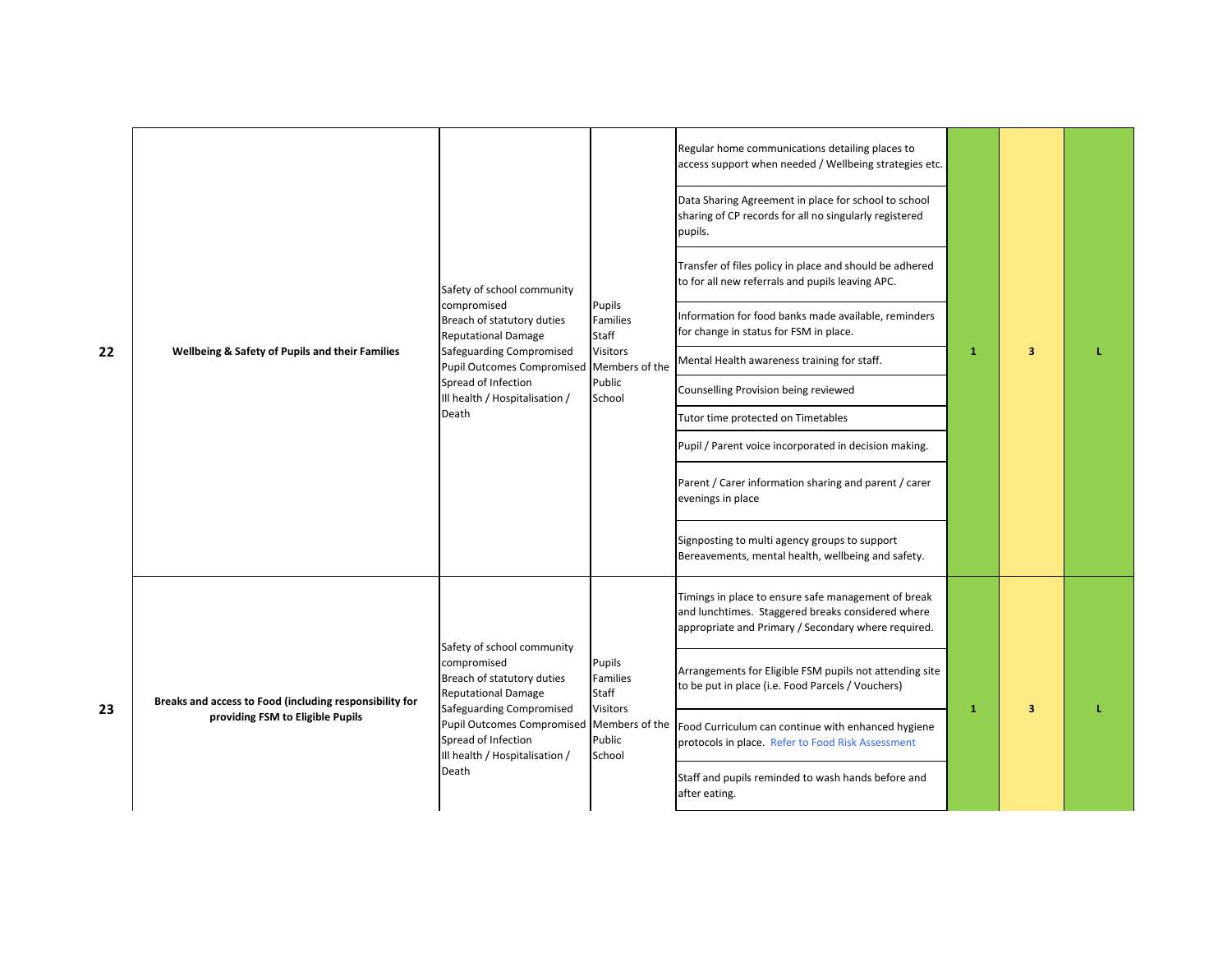|    |                                     |                                                                                                                                   |                                                | Regular monitoring from H&S Responsible person (AHT)                                                                                                                                                                                        |                |                |   |
|----|-------------------------------------|-----------------------------------------------------------------------------------------------------------------------------------|------------------------------------------------|---------------------------------------------------------------------------------------------------------------------------------------------------------------------------------------------------------------------------------------------|----------------|----------------|---|
|    |                                     |                                                                                                                                   |                                                | Full core curriculum offer in place                                                                                                                                                                                                         |                |                |   |
|    |                                     |                                                                                                                                   |                                                | Consistent timetable in place across all centres' Inc.<br>Remote offer of Pupils Self Isolating.                                                                                                                                            |                |                |   |
|    |                                     |                                                                                                                                   |                                                | Outside spaces used for learning where possible and<br>appropriate.                                                                                                                                                                         |                |                |   |
|    |                                     |                                                                                                                                   |                                                | Use of live streamed lessons / APC Online to enhance<br>access to learning / breadth of offer (see live streaming<br>RA).                                                                                                                   |                |                |   |
|    |                                     |                                                                                                                                   |                                                | subject specific Risk Assessments reviewed to<br>incorporate infection control and adjustments made.                                                                                                                                        |                |                |   |
| 24 | <b>Learning of Pupils - General</b> | Safety of school community<br>compromised<br>Breach of statutory duties<br><b>Reputational Damage</b><br>Safeguarding Compromised | Pupils<br>Families<br>Staff<br><b>Visitors</b> | Home Technology / data monitored for all pupils and<br>engagement in DFE laptop schemes in place. Where<br>pupils are not eligible for DFE funded scheme, catch up<br>grant used to procure home learning loan equipment<br>for all pupils. | $\overline{2}$ | $\overline{2}$ | M |
|    |                                     | Pupil Outcomes Compromised Members of the<br>Spread of Infection<br>Ill health / Hospitalisation /                                | Public<br>School                               | PD Curriculum developed and designed to enhance<br>awareness of COVID 19, Support on Offer etc.                                                                                                                                             |                |                |   |
|    | Death                               |                                                                                                                                   |                                                | Normal Curriculum plans, CAP etc. in place primary and<br>secondary                                                                                                                                                                         |                |                |   |
|    |                                     |                                                                                                                                   |                                                | SEND Strategy in place and normal protocols for<br>identifying and progressing EHCP / SEND interventions<br>and assessment in place                                                                                                         |                |                |   |
|    |                                     |                                                                                                                                   |                                                | Gaps in learning are assessed and addressed in<br>teachers' planning plans for intervention are in place for<br>those pupils who have fallen behind in their learning.                                                                      |                |                |   |
|    |                                     |                                                                                                                                   |                                                | Year 10 & 11 to continue with study for all examination<br>subjects until notified of changes.                                                                                                                                              |                |                |   |
|    |                                     |                                                                                                                                   |                                                | Parent / Carer Information sessions planned                                                                                                                                                                                                 |                |                |   |
|    |                                     | Safety of school community<br>compromised                                                                                         | <b>Dunile</b>                                  | Outdoor sports to be prioritised - Please refer to PE Risk<br><b>Assessment</b>                                                                                                                                                             |                |                |   |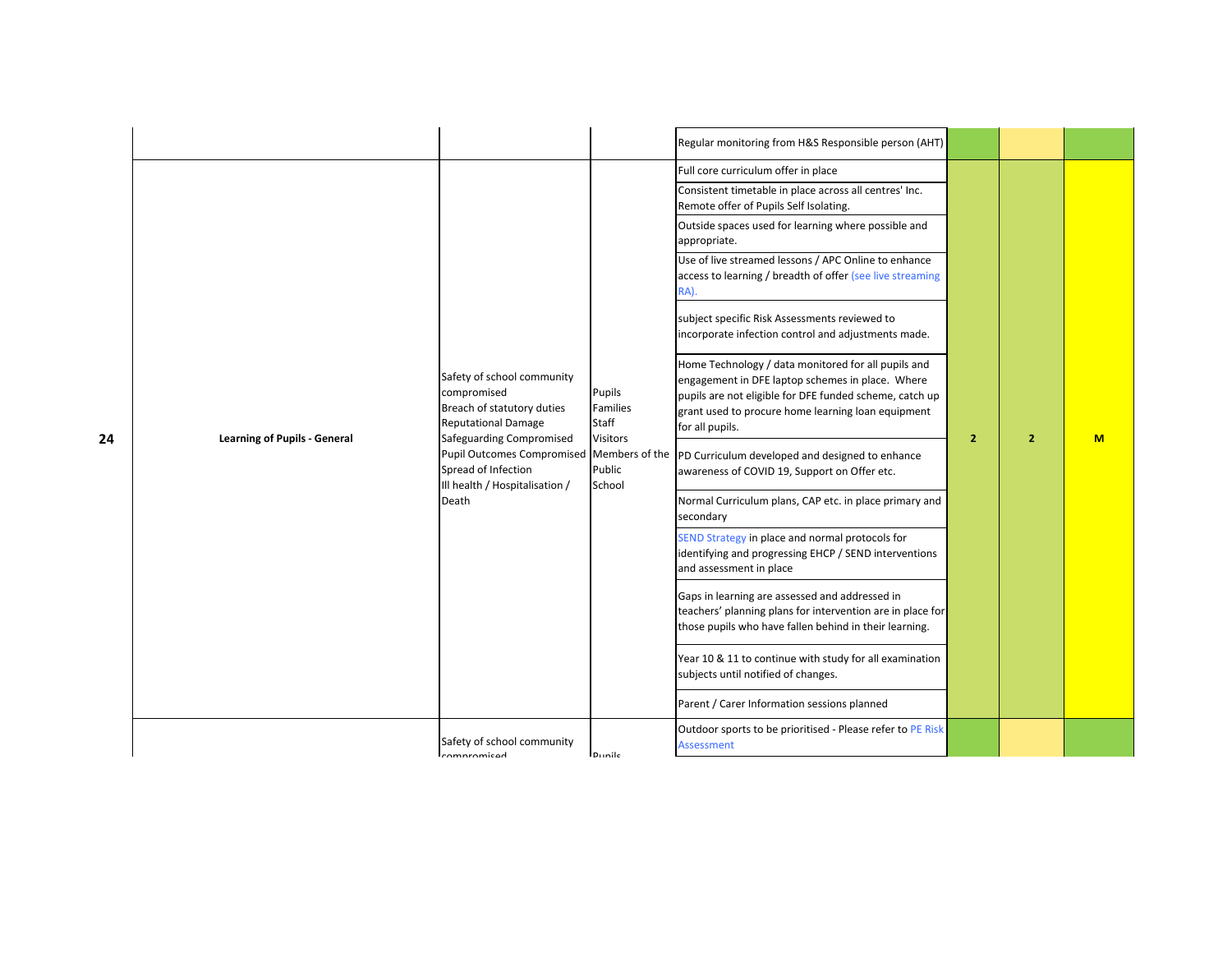| 25 | <b>Physical Education</b>                 | <b>LUTTIPFUTTISEU</b><br>Breach of statutory duties<br><b>Reputational Damage</b><br>Safeguarding Compromised<br><b>Pupil Outcomes Compromised</b><br>Spread of Infection<br>Ill health / Hospitalisation /<br>Death                     | <b>Irupiis</b><br>Families<br>Staff<br><b>Visitors</b><br>Members of the<br>Public<br>School | Primary PE follows national curriculum guidelines.                                                                             | $\mathbf{1}$   | 3              |   |
|----|-------------------------------------------|------------------------------------------------------------------------------------------------------------------------------------------------------------------------------------------------------------------------------------------|----------------------------------------------------------------------------------------------|--------------------------------------------------------------------------------------------------------------------------------|----------------|----------------|---|
| 26 | <b>Off Site Visits</b>                    | Safety of school community<br>compromised<br>Breach of statutory duties<br><b>Reputational Damage</b><br>Safeguarding Compromised<br><b>Pupil Outcomes Compromised</b><br>Spread of Infection<br>Ill health / Hospitalisation /<br>Death | Pupils<br>Families<br>Staff<br><b>Visitors</b><br>Members of the<br>Public<br>School         | Offsite Visits to resume subject to APC LOtC policy and<br>COVID Safe Risk Assessment in place.                                | $\overline{2}$ | $\overline{2}$ | M |
| 27 | <b>Extra Curriculum Provision</b>         | Safety of school community<br>compromised<br>Breach of statutory duties<br><b>Reputational Damage</b><br>Safeguarding Compromised<br><b>Pupil Outcomes Compromised</b><br>Spread of Infection<br>Ill health / Hospitalisation /<br>Death | Pupils<br>Families<br>Staff<br><b>Visitors</b><br>Members of the<br>Public<br>School         | Extra Curriculum provision can continue with full Risk<br>Assessments in place taking COVID Safe process into<br>consideration | $\overline{2}$ | $\overline{2}$ | M |
| 29 | <b>Pupil Uniform and Staff Dress Code</b> | Safety of school community<br>compromised<br>Breach of statutory duties<br><b>Reputational Damage</b><br>Safeguarding Compromised                                                                                                        | Pupils<br><b>Families</b><br>Staff<br><b>Visitors</b>                                        | Relaxed dress Code for Staff Refer to Dress Code Policy                                                                        | $\overline{2}$ | $\mathbf{1}$   |   |
|    |                                           | Pupil Outcomes Compromised Members of the<br>Spread of Infection<br>Ill health / Hospitalisation /<br>Death                                                                                                                              | Public<br>School                                                                             | PPE provided at CEC to all Staff as per Hospital Infection<br><b>Control Measures</b>                                          |                |                |   |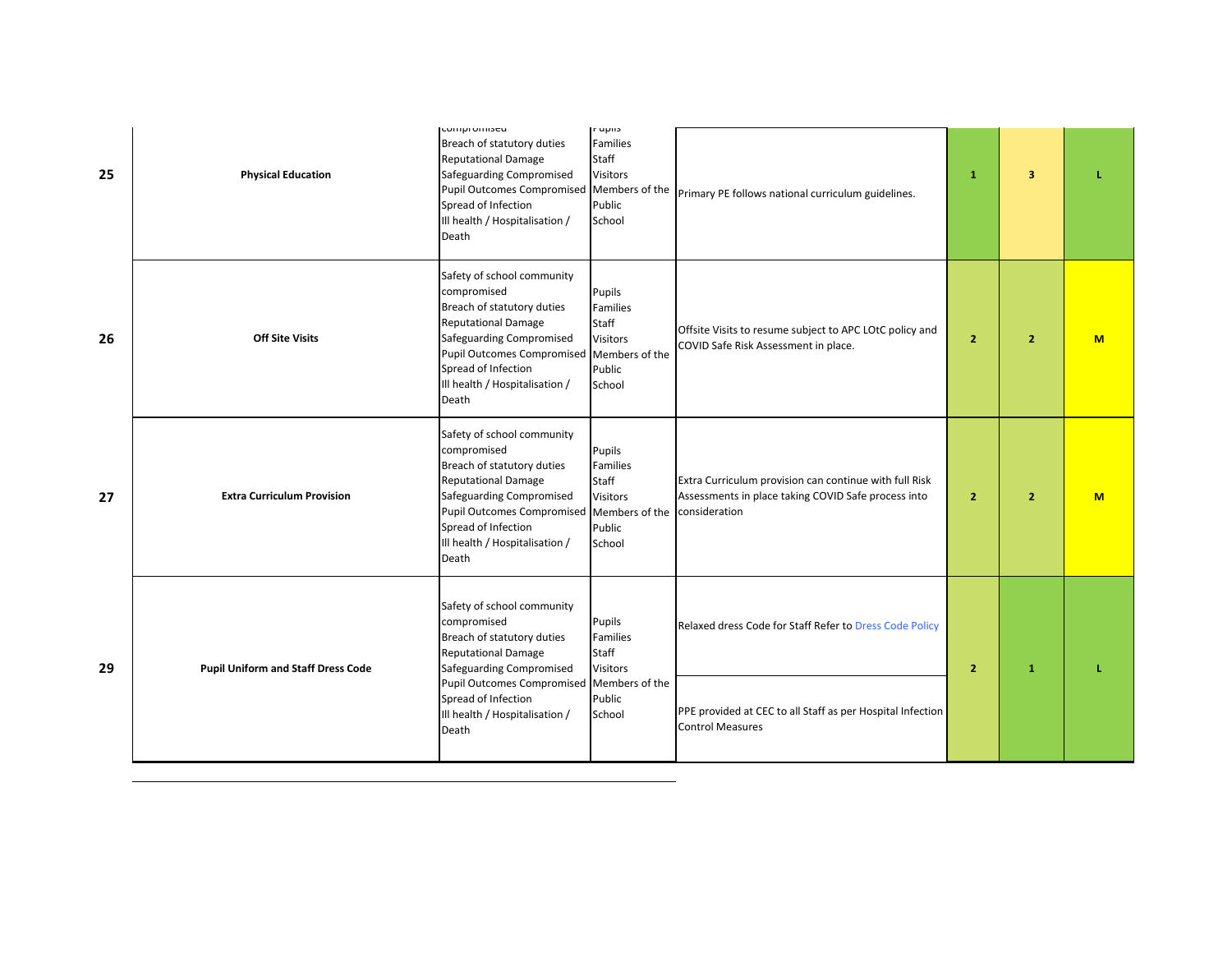| <b>Recommended Control Measures</b>                                                                                                                                      | <b>Revised Risk</b><br>L<br>$X I = H, S, M$ or L |                                                                                    |                  | <b>Management Action Plan and Implementation Date(s)</b> |  |  |
|--------------------------------------------------------------------------------------------------------------------------------------------------------------------------|--------------------------------------------------|------------------------------------------------------------------------------------|------------------|----------------------------------------------------------|--|--|
|                                                                                                                                                                          |                                                  | <b>Action</b>                                                                      | <b>By Whom</b>   | By When                                                  |  |  |
| Disposable cups where drinking fountains are present                                                                                                                     | L                                                | Stock Check. Order and distribution                                                | <b>OM</b>        | 08/09/2021                                               |  |  |
| Regular Newsletters for parents/carers required                                                                                                                          | L                                                |                                                                                    | SC               | Ongoing                                                  |  |  |
| Pupil representation on H&S committee                                                                                                                                    | L                                                | SC to communicate and request volunteers                                           | SC               | Ongoing                                                  |  |  |
| Pupil on site testing to be reviewed by testing team week 3 for Autumn 1                                                                                                 | M                                                |                                                                                    | SBM / Test Leads | 23/09/2021                                               |  |  |
| Staggard starts on the 6th September to allow for testing and results to<br>take place outside and prior to admittance to centres                                        | M                                                |                                                                                    | AHT              | 06/09/2021                                               |  |  |
| PE Risk Assessment to be reviewed in light of new operational guidance                                                                                                   | L                                                | CG to liaise with Subject lead                                                     | RL/CG            | 08/09/2021                                               |  |  |
| E-Safety Training for parents carers to be organised.                                                                                                                    | L                                                | Outstanding from July 20                                                           | JB               | 20/09/2021                                               |  |  |
| Staff Checklist to be issued                                                                                                                                             | L                                                | Checklist updated and circulated for new<br>Academic year.                         | <b>SLT</b>       | 08/09/2021                                               |  |  |
| EVC Staff Risk Assessments to be completed                                                                                                                               | L                                                |                                                                                    | <b>ESLT</b>      | 08/09/2021                                               |  |  |
| Pastoral Policy to be implemented to incorporated bereavement support                                                                                                    | $M$                                              | Ongoing from Mar 20                                                                | JW               | 20/09/2021                                               |  |  |
| Counselling / Pastoral provision reviewed and implemented                                                                                                                | $M$                                              |                                                                                    | JW               | 20/09/2021                                               |  |  |
| Fire Drills to be carried out at all sites                                                                                                                               | L                                                |                                                                                    | AHT              | 20/09/2021                                               |  |  |
| Premises Checklists to be updated to reflect changes to premise Risk<br>Assessment (incorporating CO2 Monitoring)                                                        | L                                                |                                                                                    | CG               | 08/09/2021                                               |  |  |
| H&S Responsibilities and training to be reviewed                                                                                                                         | L                                                | CG to share updated training schedule with<br>AHT's for Review and implementation. | CG / AHT         | 08/09/2021                                               |  |  |
| Flu Jab Programme to be researched and implemented accordingly.                                                                                                          | L                                                |                                                                                    | SC               | Ongoing                                                  |  |  |
| Parental communication to be sent out re start of term arrangements,<br>Testing Programme, Quarantine requirements, Attendance expectations,<br>Covid symptom Reporting. | L                                                |                                                                                    | DT               | 03/09/2021                                               |  |  |
| Food / Cook and Eat Risk Assessment to be reviewed and communicated                                                                                                      | L                                                |                                                                                    | SC/AV            | 03/09/2021                                               |  |  |
| Signage to be updated to reflect new safety measures                                                                                                                     | L                                                |                                                                                    | OM's             | 08/03/2021                                               |  |  |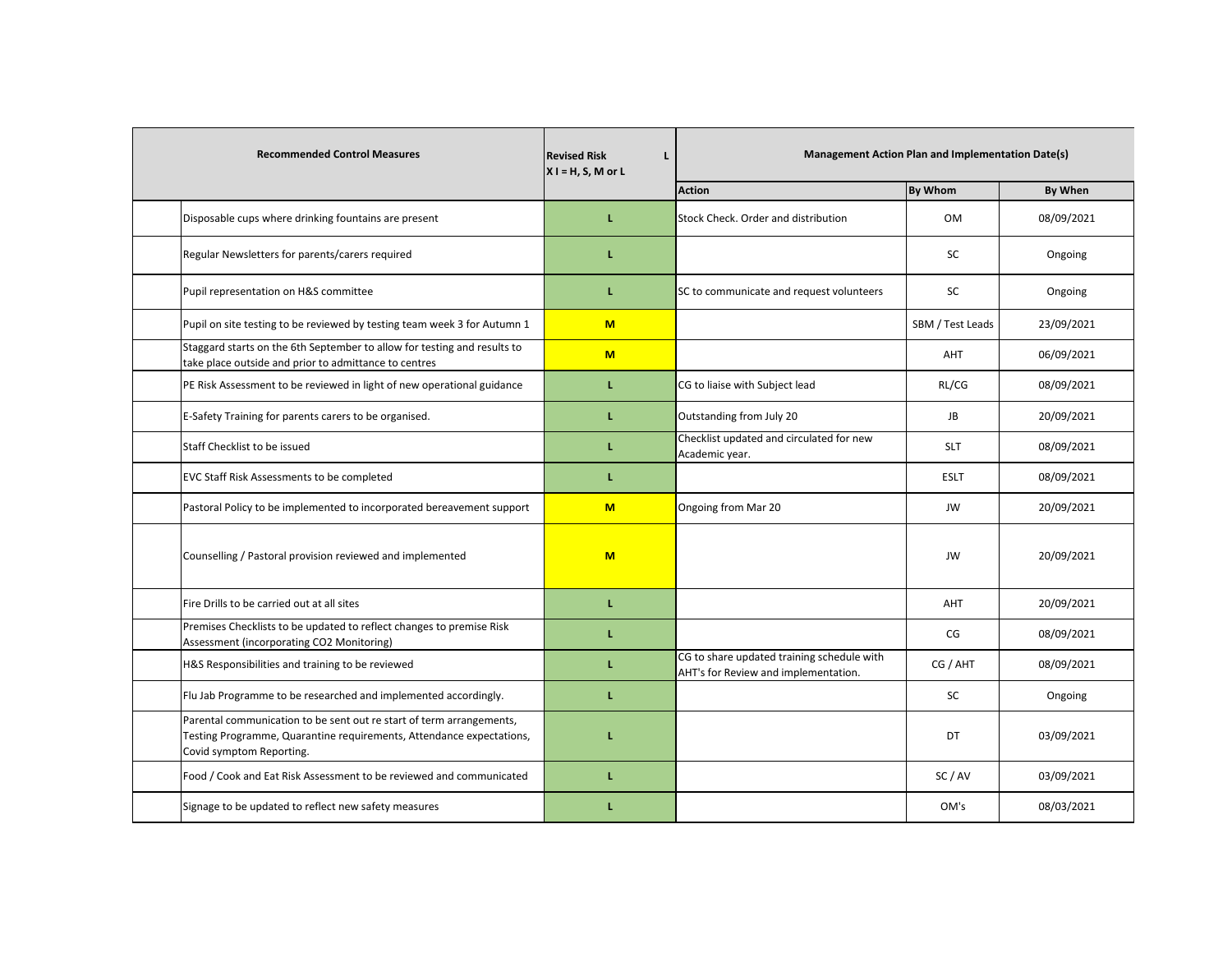| Behaviour Policy to reviewed (addendum removed / incorporated?)                  |   | DT        | 20/09/2021 |
|----------------------------------------------------------------------------------|---|-----------|------------|
| Safeguarding Policy to be Reviewed (Addendum removed / incorporated?)            |   | HE        | 20/09/2021 |
| Data Sharing Agreement completed and implemented                                 |   | <b>SC</b> | 10/09/2021 |
| Attendance Policy to be Reviewed                                                 |   | AJ        | 20/09/2021 |
| E-Safety Policy to be Reviewed                                                   |   | LS        | 20/09/2021 |
| Parent Evenings to be diarised and communicated with Staff and<br>Parents/carers |   | <b>SC</b> | 20/09/2021 |
| RA to be updated on the Website supported by other relevant protocols.           |   | <b>RN</b> | 08/09/2021 |
| School to School & Home Visit Checklist / Notice to be written                   | M | CG        | 08/09/2021 |
| First Aid Audit to be carried out at all centre's                                |   | FAL / OM  | 08/09/2021 |

| Generic Risk Assessments - Is an additional site specific assessment required? Where generic assessments are produced the actual<br>workplace must be checked to ensure other hazards have not been omitted (tick appropriate box) |                   |      | <b>INo</b> | Yes | x | <b>Assessor Signature:</b> |
|------------------------------------------------------------------------------------------------------------------------------------------------------------------------------------------------------------------------------------|-------------------|------|------------|-----|---|----------------------------|
| <b>Signature of Manager</b>                                                                                                                                                                                                        |                   | Date |            |     |   | 04/01/2022                 |
| <b>Name of Manager</b>                                                                                                                                                                                                             | ISamantha Channon |      |            |     |   |                            |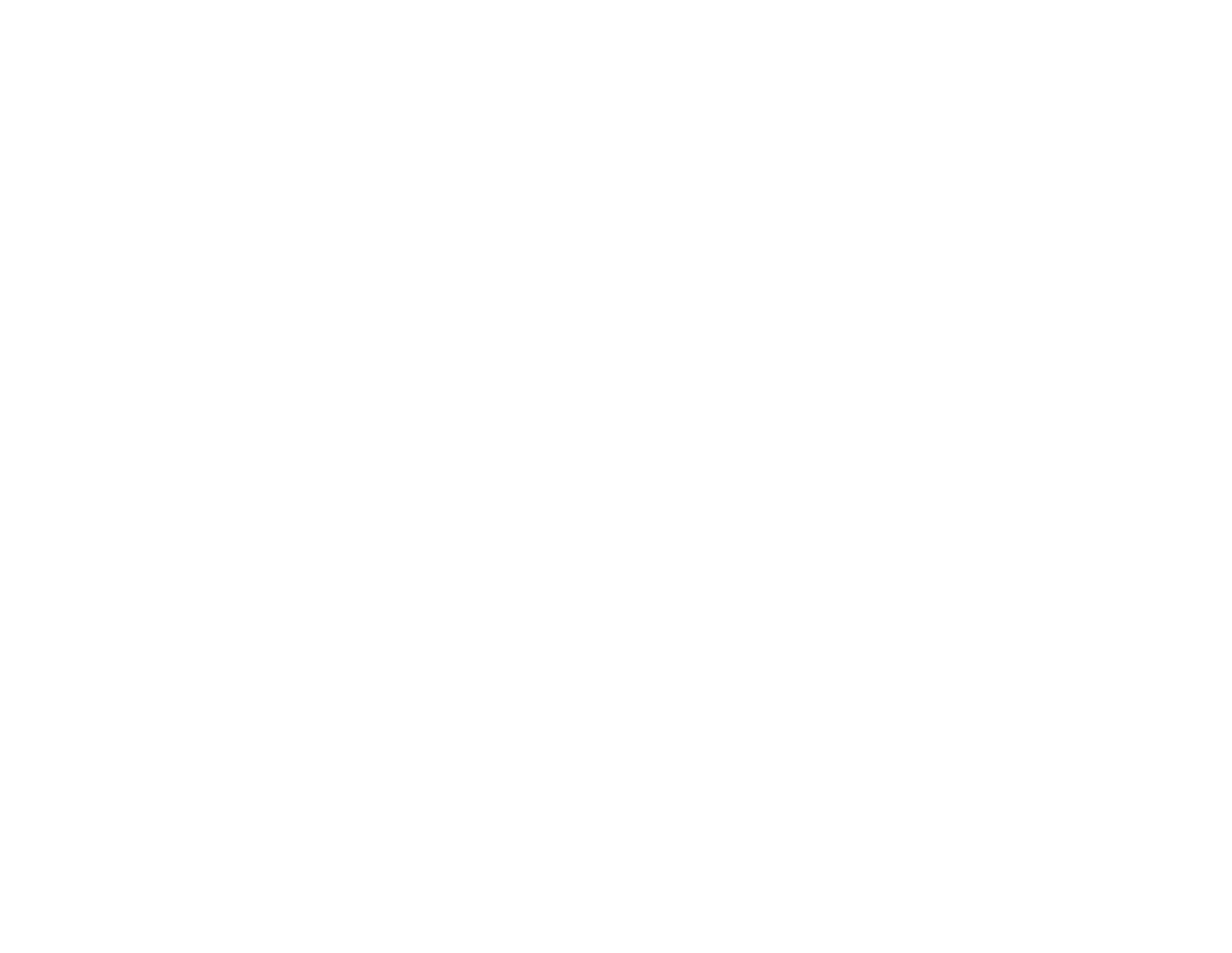